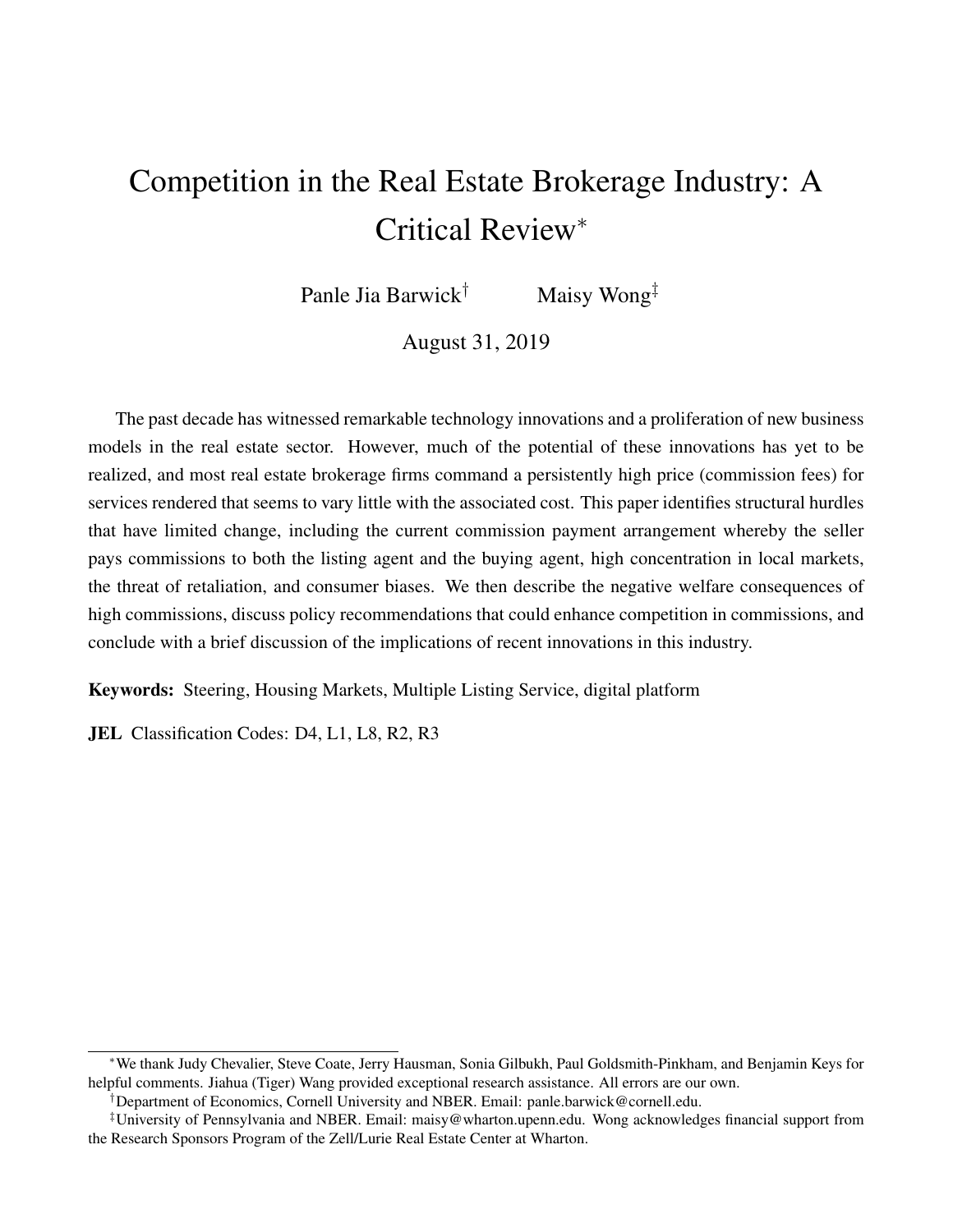## 1 Introduction

We live in a world with head-spinning changes powered by dazzling technological innovations. In the real estate brokerage industry, the past decade has witnessed a proliferation of innovative business models. These range from instant buying programs that make selling properties 'as simple as clicking a button' to initiatives that streamline housing purchase with renovation and furniture upgrades, from virtual tours that enable housing purchase sight unseen to machine learning algorithms that accurately predict buyer preferences, and from digital closing to blockchain technology that greatly simplifies title and asset transfer. The options available seem endless.

Despite these remarkable technological advances that can lower the cost of matching buyers with houses, the brokerage industry commands a persistently high price for a service rendered that varies little with the associated cost. For example, to sell a house in New York State in 2019, the median household spends half of its annual income on commissions, transfer taxes, and other closing fees, with the lion's share going to commission payments to real estate agents.

In this paper, we identify structural hurdles embedded in this industry that have constrained change, including the current commission payment arrangement whereby the seller pays commissions to both the listing agent and the buying agent, high concentration in local markets, the threat of retaliation, and consumer biases. We then discuss the negative welfare consequences of high commissions, propose policy recommendations that could enhance competition in commissions, and conclude with a brief discussion of the implications of recent innovations in this industry.

### 2 Lack of Competition and Elevated Commission Fees

At first glance, the residential brokerage industry, with its low entry barriers and many participants, appears competitive. Indeed, relative to the volume of home sales activity, the number of real estate agents has increased significantly over the past several decades. According to the National Association of REALTORS $\mathcal{B}$ , the national trade association of real estate agents (hereafter NAR), its membership increased steadily from 760,000 in 2000 to 1,359,000 in 2018.<sup>1</sup> By comparison, the sales of existing homes increased only slightly from 5.11 million in 2000 to 5.34 million in 2018. At the same time, the sales of new single-family homes declined from 877,000 in 2000 to 617,000 in 2018.<sup>2</sup> The competition among agents for prospective sellers and buyers is more intense today than it was two decades ago.

Yet other features of the industry suggest it is not competitive. The most important signal is the fact that prices commanded for services rendered have remained stubbornly high: commission fees have outpaced inflation for most years over the past several decades, do not reflect the cost of doing business, and to a large extent are invariant to the quality and experience of agents. Unlike many other industries

<sup>1</sup><https://www.nar.realtor/membership/historic-report>. Last accessed July 2019.

 ${}^{2}$ For used home sales, see 100 <https://fred.stlouisfed.org/series/EXHOSLUSM495S>. For new home sales, see [https://fred.stlouisfed.org/series/HSN1F]( https://fred.stlouisfed.org/series/HSN1F).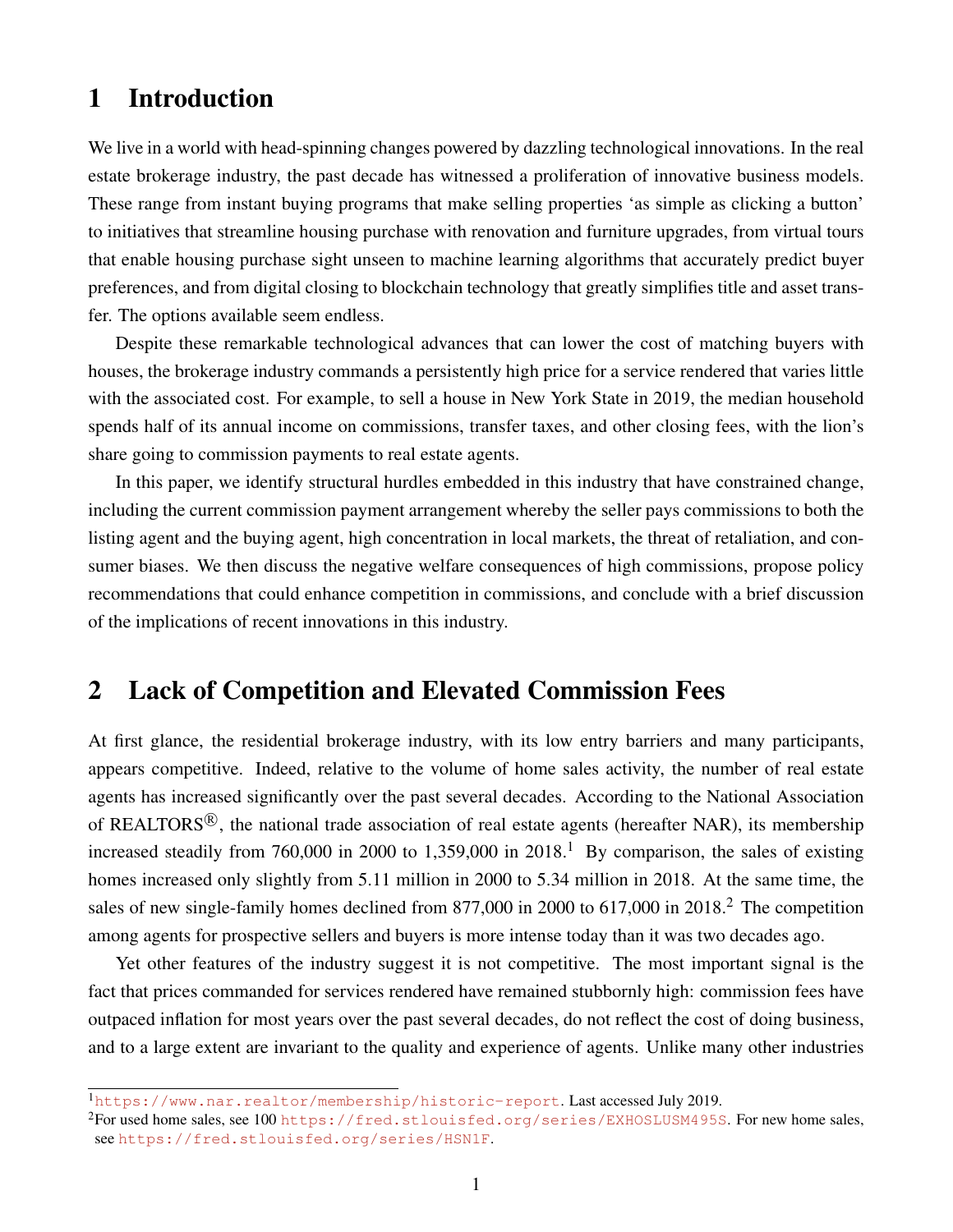that have seen their commission levels plummet as a result of internet-enabled new technologies [\(Levitt](#page-26-0) [and Syverson,](#page-26-0) [2008b\)](#page-26-0), inflation-adjusted commission fees in this industry have been steadily increasing. In addition, the entry and expansion of firms that adopt innovative business models and charge low fees has been rather limited.

Below, we present findings from our prior research that support the latter view [\(Barwick et al.,](#page-25-0) [2017\)](#page-25-0). Our primary dataset consists of 650,000 listings from the Multiple Listing Service Property Information Network that covers eastern Massachusetts between 1998 and 2011. For each listed property, we observe the listing details (the listing date and price, the listing office, and the agent), a rich set of property characteristics, and transaction details of sales (the sale price, date, the purchasing office and agent). We construct proxies of brokerage and agent quality for close to 9,000 brokerages and 35,000 agents. Critically, we observe the commission rate offered to the buyer's agent, which allows us to understand how it influences the performance of housing transactions. We also have aggregate information on commission fees to the buying agents in the city of Boston from 2011 to 2018, and we utilize other auxiliary datasets that we describe below.

In eastern Massachusetts, the typical commission rate is 5 percent. As is the case with the rest of the country, sellers are responsible for paying commission fees to the listing agent and the agent who brings a buyer. The split is usually equal, with 2.5 percent going to both the listing agent and the buyer's agent. These norms can be traced back to the first Code of Ethics adopted by the National Association of Real Estate Exchanges (the predecessor to NAR) in 1913, which states that "an agent should always exact the regular real estate commission prescribed by the board or exchange of which he is a member." Furthermore, the Code indicates that the eighth duty of members is to "... always be ready and willing to divide the regular commission *equally* with any member of the Association who can produce a buyer for any client."<sup>3</sup>

#### 2.1 Uniform Commission Fees

A core principle in economics is that prices should reflect the marginal costs of production in competitive markets. If prices are above marginal costs, positive economic profits will encourage the entry of firms, which then drives prices close to the marginal cost. In our setting, the cost to intermediate a property depends on the type of housing, the agent's effort costs, and general market conditions. One puzzling feature of the residential brokerage industry is that the commission rate is relatively uniform despite significant heterogeneity in the housing stock, the quality of agents, and major changes in how consumers search for properties.<sup>4</sup> This section first discusses trends over time and then turns to the cross-section analysis.

Across Time Figure [1](#page-28-0) shows that the average commission rate offered to buying agents has remained

<sup>3</sup>Emphasis added by authors.

<sup>&</sup>lt;sup>4</sup>Barwick provided consulting service on related issues prior to composing this paper.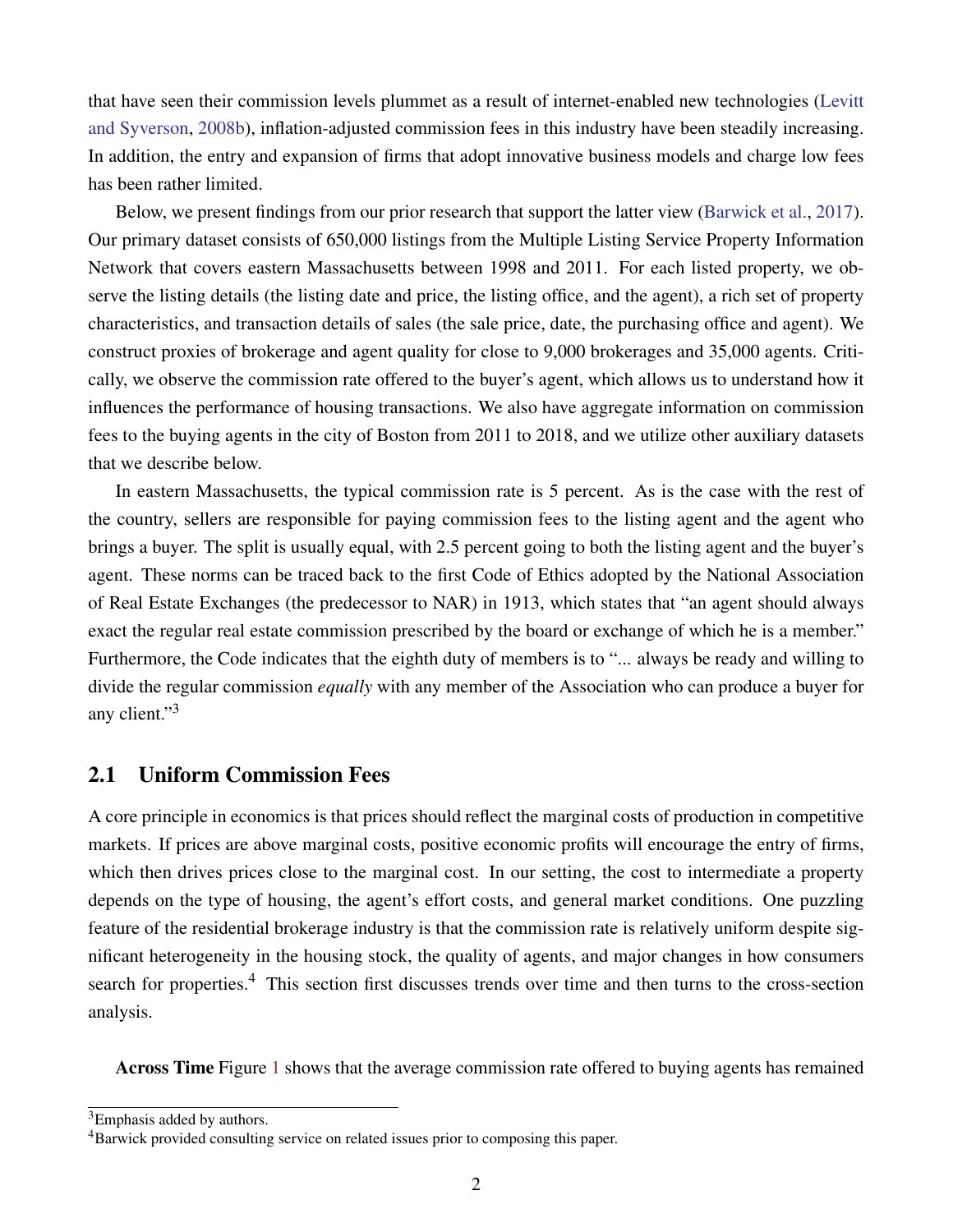roughly constant over the past two decades. The sample includes all properties listed on the Multiple Listing Service (hereafter MLS) in the city of Boston, where the typical commission fee is 5% of the sale price, split between the buying agent and the selling agent. The average buying commission was 2.45 percent in 2000, declined to a minimum of 2.31 in 2005, rose to 2.45 in 2008, and fell slightly to 2.31 in 2018. The median rate has been 2.5 percent each year.<sup>5</sup>

Uniform commission rates over the past two decades also stand in contrast to the substantial entry and exit of agents across the housing cycle. In our primary dataset for eastern Massachusetts, the annual number of listings was 40,000 in early 2000 and increased steadily to 65,000 in 2006 before declining to 40,000 by 2011. The entry and exit of agents and firms appeared to follow the housing cycle. The number of offices nearly doubled from 1,700 in 1998 to 3,200 in 2011, with newly established offices accounting for four-fifths of the sample near the end of our sample period. It is puzzling that the entry and exit of agents did not lead to significant changes in the commission rate.

Across Space The limited change over time corroborates findings from our primary dataset, which indicates that ninety percent of listings have a buying commission of 2 or 2.5 percent. Specifically, the most commonly observed rates are 2.5 percent (59% of listings), 2 percent (31% of listings), 3 percent (5% of listings), and 2.25 percent (3% of listings). This is consistent with the norm in our setting, where the 5 percent commission fee paid by sellers is split equally between the buying agent and the selling agent.

The uniformity in commission rates is striking in light of the heterogeneity in the housing stock and agent quality. Table [1](#page-31-0) examines the relationship between commission rates and market, property, and agent attributes. Column 1 shows that listings in markets that are concentrated tend to have high commission rates. We calculate the CR4 ratio in each market year by aggregating the market share (listings and purchases) of the top four brokerages. This suggests that markets where the top firms are dominant tend to exhibit less competition and higher fees.

By contrast, columns 2 to 5 show that the commission rate does not vary with proxies associated with the costs of intermediation, including the ease of selling a property and agent experience. Column 2 shows that listings that are observably easier to sell are not associated with lower commission rates. We first predicted ease-of-sale using listing attributes (such as, the number of bedrooms, the size of the house, indicators for single-family homes, and condominiums) and market controls (including market and year fixed effects and the inventory-to-sold ratio in each market and each year). We then correlated the commission rate with the predicted ease-of-sale, controlling for the same listing and market attributes.

If commission rates reflect the effort it takes to sell a house, then properties that are easy to sell should be associated with a lower commission rate. But the evidence suggests the opposite. The positive correlation suggests that listings that are easier to sell are associated with a weakly higher commission rate. Column 3 shows a similar result even when we add property fixed effects, which compares the same

 $5W$ e thank Sonia Gilbukh and Paul Goldsmith-Pinkham for generously sharing with us the average commission rate of buying agents in Boston from 2011 to 2018.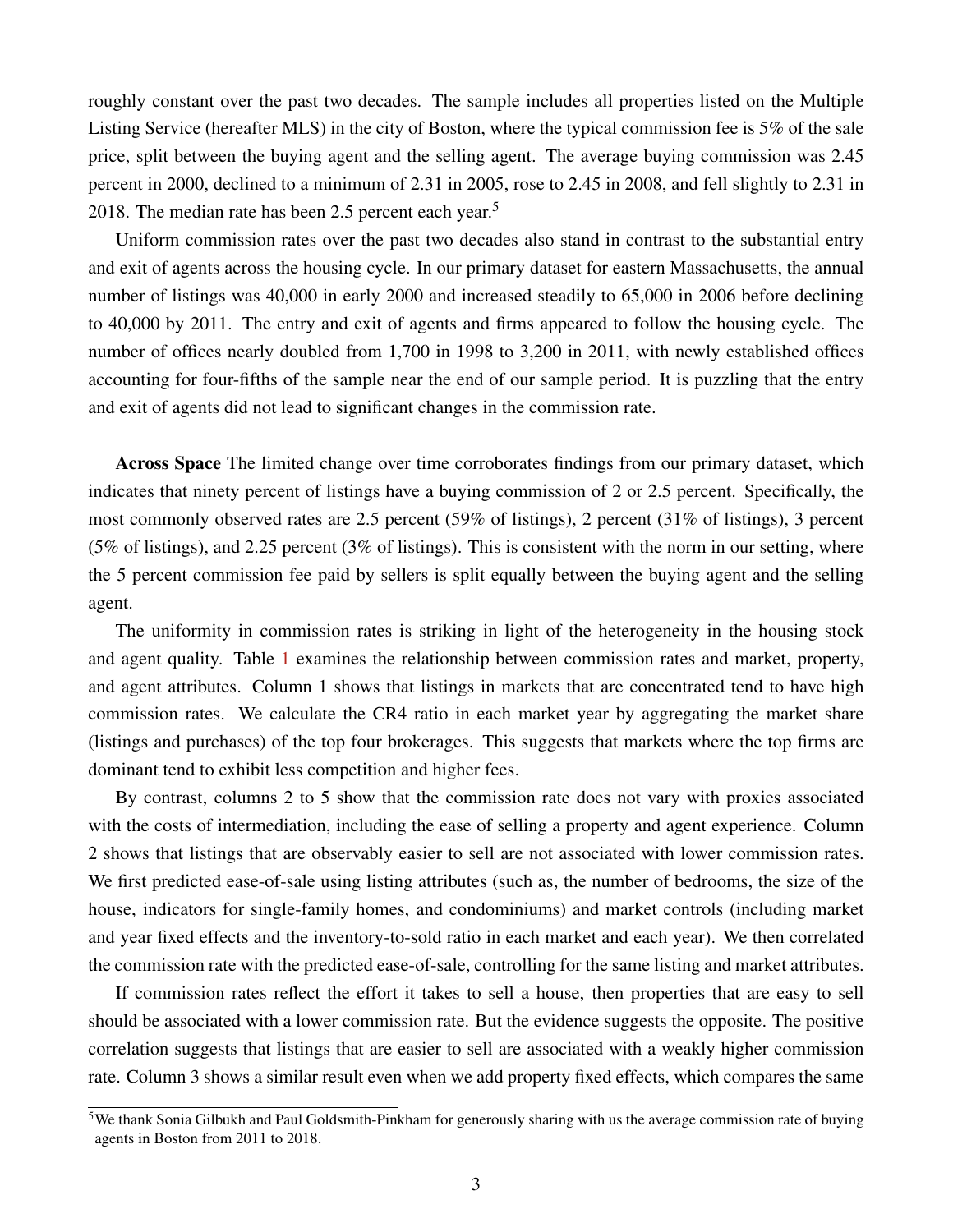property sold in hot versus cold markets.

In addition, commission rates do not vary much with the experience of the agent. Indeed, there is a lot of variation in a critical factor in transaction outcomes: agent experience [\(Gilbukh and Goldsmith-](#page-26-1)[Pinkham,](#page-26-1) [2019\)](#page-26-1). The average agent in our data has four years of experience (defined relative to the year the agent obtained her license) with a wide range (the 25th percentile is zero and the 75th percentile is seven years). Experience, as measured by the number of transactions (listings and purchases) is also very heterogeneous, with the average agent having 2.6 transactions per year, the median agent only has one, and the standard deviation is five.

Columns 3 and 4 demonstrate a weak positive relationship between agent experience and commission rates. The estimates imply that a one standard deviation increase in experience increases the commission rate by 0.004 percentage points.<sup>6</sup> If experience is measured by the cumulative number of past transactions, then an increase in agent experience is actually associated with lower commission rates, although the effect is small and insignificant (-0.0004). Together, these elasticities imply that agents who have substantial differences in experience appear to be compensated with very similar commission rates.

### <span id="page-4-0"></span>2.2 Commission Fees High Relative to Industry Trends and Other Countries

Industry trends We live in a digital age characterized by an explosion of internet-powered innovations. Real estate property websites now proliferate. Virtual tours, past transaction histories, monthly mortgage payments, property attributes, as well as detailed information on property taxes, local schools, and other amenities are now at household's fingertips. Machine learning tools combined with a wealth of data on consumers' web browsing behavior have created algorithms that match buyers and houses more efficiently than a typical agent.

These recent innovations have transformed the way buyers search for housing. Compared to 43% of buyers who used the internet in 2003, 89% of them start with the internet search before contacting a buying agent today. In 2018, 88% of buyers identified online websites as their most useful information source [\(NAR,](#page-26-2) [2018\)](#page-26-2). Moreover, the share of buyers who learned about the home they eventually purchased through the internet increased sharply from 2% in 1997 to 43% in 2015. In contrast, the share who first found their home through a real estate agent declined from 50% in 1997 to 33% in 2015 [\(NAR](#page-26-3) [2006,](#page-26-3) [2015\)](#page-26-4).

While social institutions often adapt after major technological advances, these transformative changes that have greatly enhanced consumers' housing searches have yet to translate into significant reductions in commission rates, nor has there been an expansion in the methods of intermediation. For example, the share of sales that are for-sale-by-owner (FSBO) remained low at 7% in 2018 and declined from 13% in 2001. Similarly, the share of buyers who purchased directly from sellers in 2018 was 6% (relative to 15% in 2001). Commission rates, too, have risen: as a result of housing price increases, commission fees are much higher today relative to the pre-internet age. For example, the average commissions earned by the

 ${}^{6}$ It is calculated as 0.001  $*$  4 years.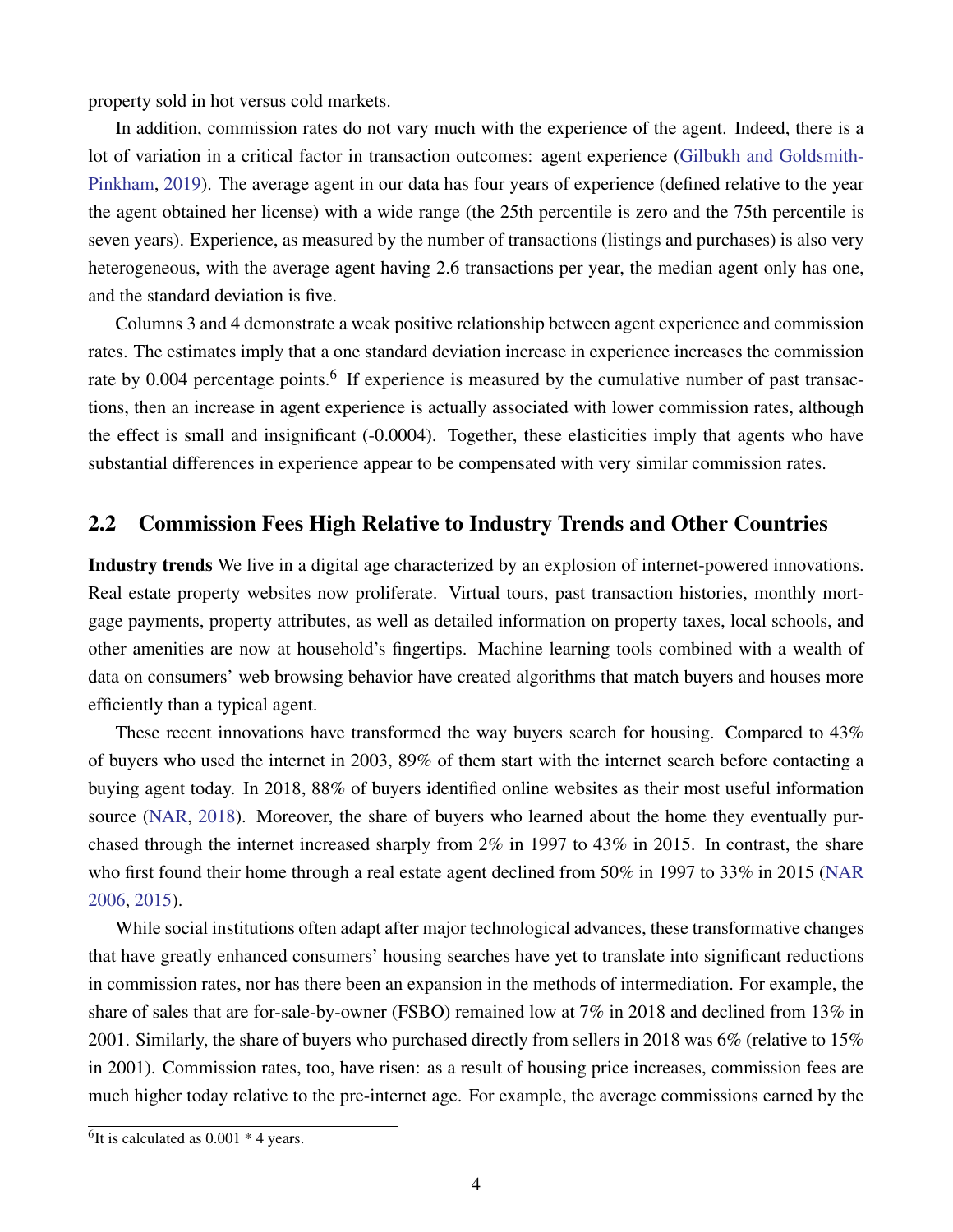buying agent in the Boston area was \$6370 in 2000 and \$14500 in 2018.<sup>7</sup>

In addition to their high levels, an important aspect of commission fees that has not received adequate attention is the type of contract terms that specify conditions under which commissions are paid. There are three general types of contracts: the exclusive right to sell, where the listing agent gets compensated as long as the property sells, regardless of who brings the buyer; the exclusive agency, where the seller retains the right not to pay the listing agent if the seller finds the buyer independently of the listing broker; and open listing, where the seller could work with multiple agents and compensate the one who brings a buyer and completes the transaction. In our sample of 650,000 listings, 96% offer the listing agent the exclusive right to sell (the most favorable contract type), while the remainder offer exclusive agency rights. Almost no sellers use open listings. While we cannot distinguish whether this is driven by firm decisions not to offer alternative contract designs or by consumers who prefer the exclusive right to sell over other types of contracts, the fact that commissions are high and the listing contract terms are most favorable to agents is perhaps not coincidental.

Comparison with Other Countries Globally, the commission rates in the U.S. appear to be at the high-end of the spectrum. According to surveys of commission rates in 32 countries undertaken in 2002 and 2015 [\(Delcoure and Miller,](#page-25-1) [2002;](#page-25-1) [The Wall Street Journal,](#page-27-0) [2016\)](#page-27-0), the United States ranked the third highest in 2002 (with a typical rate of 6%) and 2015 (with a slightly lower rate of 5.5%). The typical commission rate paid by the seller is less than 2% in the United Kingdom, Ireland, Netherlands, Singapore, Sweden, Norway, and Hong Kong. In Sweden, sellers used to pay 5% in 2002, but this had declined to 1.5% in 2015.

The U.S. model of the role of buying agents differs from that of other countries in two important respects. First, in many countries, buyers commonly purchase properties without agent representation. In the U.S., the presence of agent representation for both buyers and sellers enhances the importance of cooperation between agents to complete a transaction and makes this industry more vulnerable to retaliation. For example, listings by discount brokers can suffer worse sales outcomes if other agents boycott discounted listings. [Hatfield et al.](#page-26-5) [\(2019\)](#page-26-5) show that in such settings, price collusion can be sustained even among many market participants because firms can refuse to cooperate with any firm that deviates from the collusive price. As we have seen in other trading markets, this can give rise to mechanisms that sustain tacit collusive behavior [\(Christie and Schultz,](#page-25-2) [1994\)](#page-25-2).

Second, in other countries, even if a buying agent is involved, the buyer typically pays his or her agent. This arrangement makes it easier for buyers to negotiate the fee for the service provided. In the U.S., the buyer does not observe the fee paid to the buying agent until the closing.<sup>8</sup> Indeed, the buyer im-

<sup>&</sup>lt;sup>7</sup>The median sale price for Boston was \$260,000 in 2000 and \$627,000 in 2018 [\(Zillow,](#page-27-1) [2019\)](#page-27-1). The average buying commission rate was 2.45% in 2000 and 2.31% in 2018. The real commission fees in 2018 dollars (inflation adjusted) were \$9400 in 2000 and \$14500 in 2018– a 54% increase after adjusting for inflation.

<sup>&</sup>lt;sup>8</sup>At the closing, buyers and sellers are required to sign hundreds of pages of documents, including the HUD settlement statement that details commissions paid to the listing agent as well as the buying agent if there is one. It is impractical to read these documents carefully at the closing. Anecdotal evidence suggests that buyers do not know commissions paid to their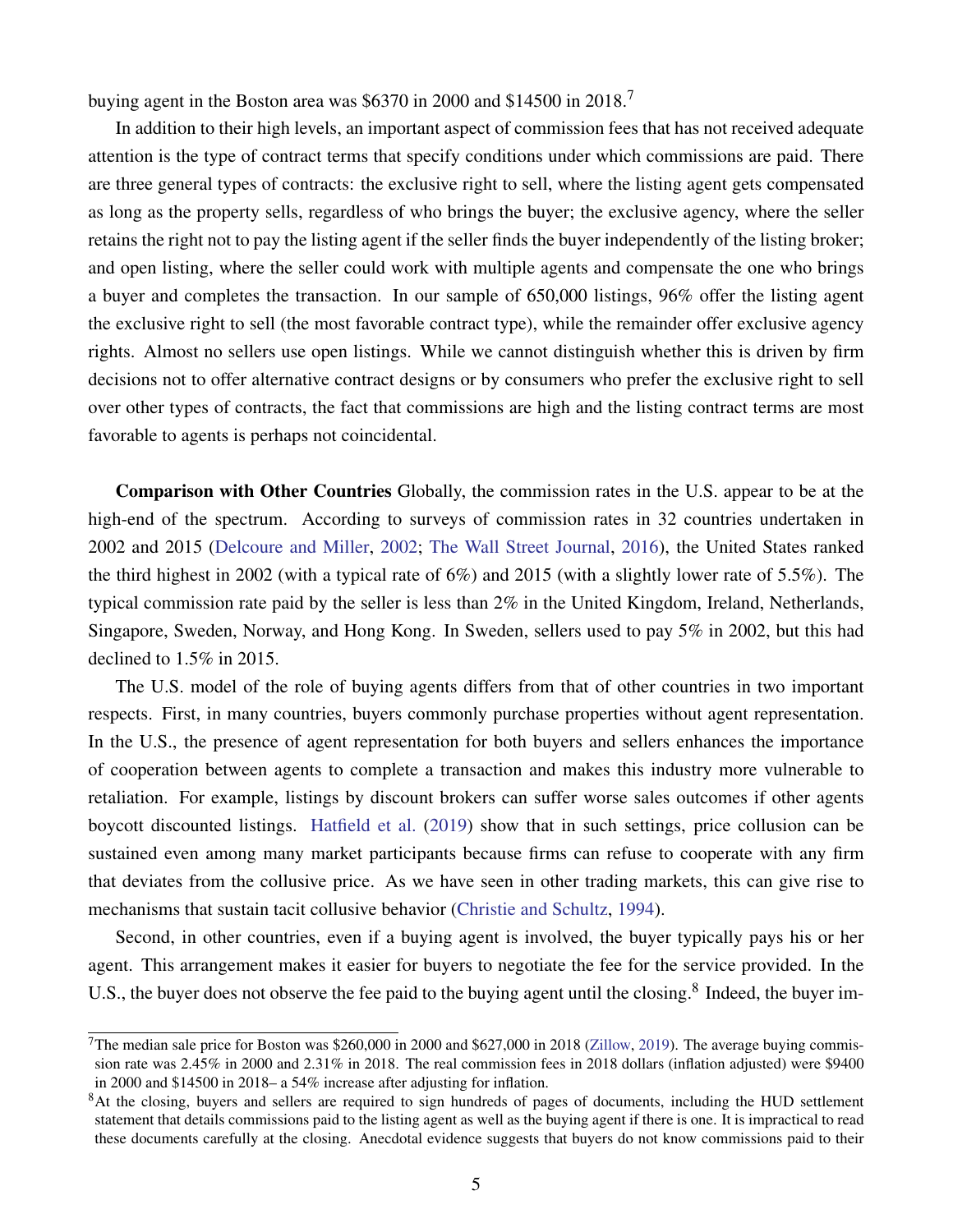plicitly shoulders commission fees to the listing and buying agents and has little opportunity to negotiate fees to the buying agent. Perhaps not surprisingly, the commission payment does not reflect the quality and costs of the buying agent, as shown above.

Comparison with Other Industries It is also informative to compare commission fees in the real estate brokerage industry to those in other industries. Between the mid-1970s and 2000, the average transaction costs for stocks declined from 1.2% to below 0.2% [\(Jones,](#page-26-6) [2002\)](#page-26-6). Mutual fund industry, for example, commanded in the early 2000s an average 1% commission rate that by 2018 had been reduced by half, thanks to competition from low-fee index funds. Interestingly, 91-94% of the rate reduction between 2017 and 2018 was driven by consumers (investors) who switched to low fee index funds; the remainder came from fee reductions in existing funds [\(Duvall,](#page-25-3) [2019\)](#page-25-3).

Across the range of goods and services that consumers purchase, the real estate brokerage service has seen one of the highest price increases. According to data from BLS and Case-Shiller Home Price Index, commission fees have outpaced the rise in inflation in all but five years of history. Over the past twenty years, the average national housing price doubled, while inflation increased only fifty percent.

### 2.3 Industry Concentration

The brokerage industry may appear to be competitive with thousands of brokerage firms and more than a million agents nationwide. However, aggregate statistics may appear misleading because an agent in Chicago is not a substitute for an agent in Boston. More specifically, one potential drawback of the CR4 measure — the combined market share of the top four firms, a standard measure of concentration — is that it critically depends on how markets are defined. In our sample, when we treat eastern Massachusetts as one market, the CR4 ratio is five percent. However, it is not likely that consumers are searching across thousands of listings that span the entire region. When we separately examine the region's 87 local markets, <sup>9</sup> we find that the average CR4 ratio is 42 percent, or eight times higher. Expensive markets tend to be more concentrated, and the CR4 is higher for listings (40 percent) than for purchases (32 percent). Despite its steady decline, the CR4 remains high today. The average CR4 across the markets was 54 percent in 1998, falling to 35 percent in 2011– a trend consistent with the remarkable persistence of firms in the ranking.

Not only are the top four brokerage firms prominent in local markets; the top agents are critical to completing a sale. In our dataset of more than 35,000 agents, a small selected group of elite agents plays a particularly significant role in the transaction history. We rank agents by their average annual number of transactions throughout our sample period and create an indicator for agents in the top decile (*Top-10*).

buying agent, even though buyers are required to sign the HUD form.

<sup>&</sup>lt;sup>9</sup>These 87 markets largely represent towns in eastern Massachusetts, with some exceptions as follows: Our sample covers 85 towns and cities surrounding Boston. We combine 12 small cities with their closest neighbor. Given the size of Boston, we split it into 15 markets using Zillowâ $\tilde{A}Zs$  definition of neighborhoods and a variable in the MLS (*area*) that identifies neighborhoods within cities. The conclusions remain when we define markets in other ways.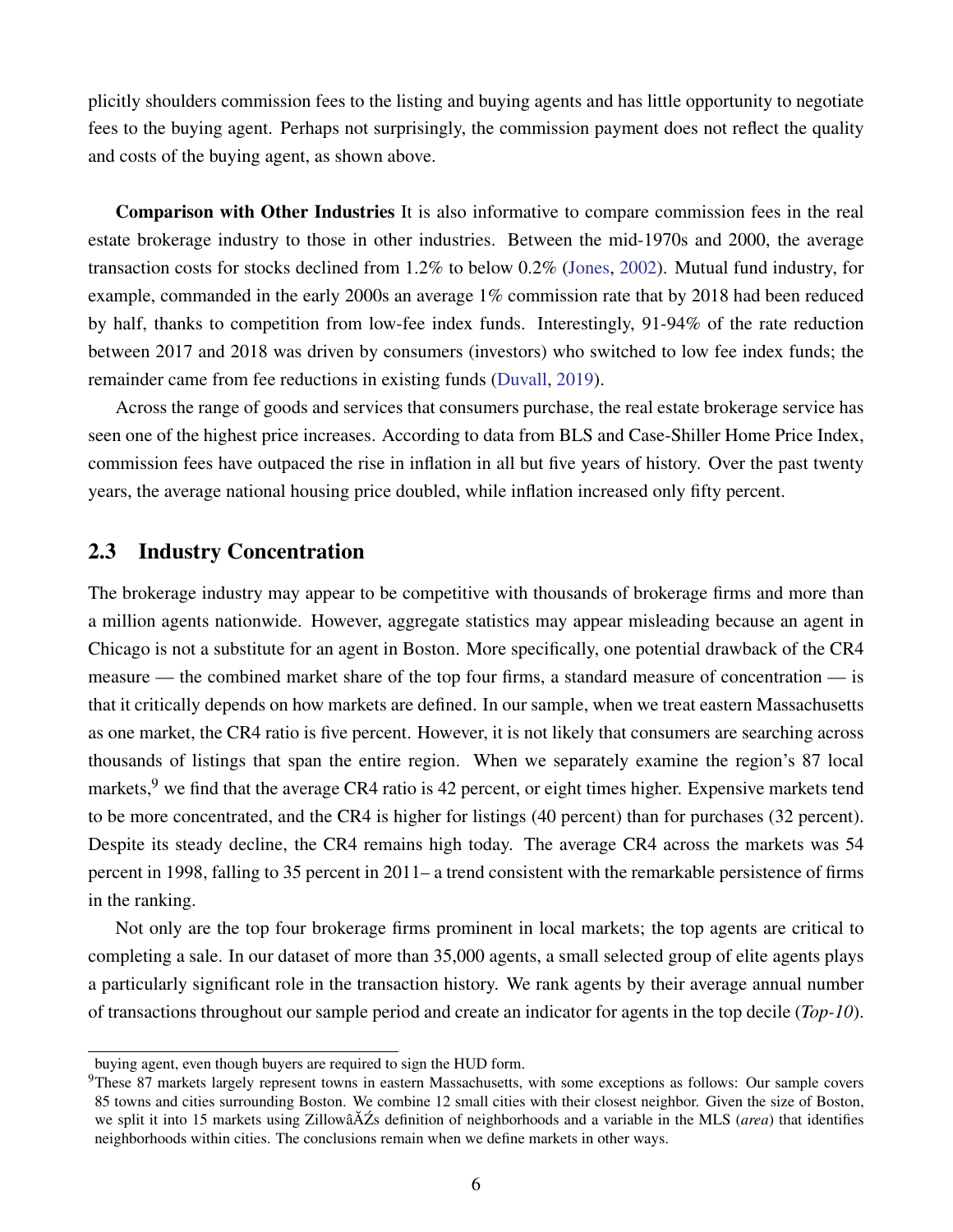Notably, these Top-10 agents are part of 81 percent of completed transactions. If top agents are randomly matched to each other, the likelihood that a transaction will include at least one top agent is only 19 percent.<sup>10</sup> Furthermore, 31 percent of transactions involve a top agent on both sides relative to a random benchmark of one percent. Together, these patterns indicate that to thrive in this industry, obtaining the co-operation of these dominant offices and agents could be vital. As we show below, the threat of withdrawing co-operation (retaliation) can punish rivals who undercut, thereby helping to sustain high commission fees.

### 3 Contributing Factors

Having described several distinctive features of the industry that suggest a lack of competition, we focus in this section on the potential barriers in the market and empirical evidence of anti-competitive conduct. We first describe how steering behavior can contribute to high commissions. Next, we discuss the potential threat of retaliation against firms that use non-traditional practices. Finally, we investigate other barriers that limit competition.

### <span id="page-7-0"></span>3.1 Steering

In [Barwick et al.](#page-25-0) [\(2017\)](#page-25-0), we empirically assess how cooperation between agents helps to sustain a rigid commission structure, despite low entry barriers and a seemingly competitive marketplace that has many agents. In particular, we demonstrate that the threat of steering plays a significant role. Regulators have raised concerns that "(s)teering ... may make price competition a potentially unsuccessful competitive strategy, and it is our belief that this is the most important factor explaining the general uniformity of commission rates" [\(FTC,](#page-25-4) [1983,](#page-25-4) p. 12).

The negative consequences of steering arise because the seller's listing agent is required to specify commissions paid to the buying agent when he or she uploads the property information (attributes, listing price, showing instructions, etc.) to the Multiple Listing Service, a local database often maintained by real estate brokers that contains all properties represented by agents. When searching for listings for their buyers, buying agents observe property attributes as well as the commission offered (buyers do not see the commission fee). All else being equal, the buyer's agent has an incentive to prioritize properties that offer higher commissions. Therefore, listings that offer lower commissions may suffer poor sales performances. Knowing this, sellers are less likely to choose to offer low commission rates. In this way, the threat of steering offsets the competitive force of free entry, limiting the growth of discount brokerages that offer low commission rates.

To quantify the impact that steering has on sales outcomes, we utilize our rich dataset to compare observably identical properties that offer low versus high commission rates. We define a *low commission*

 $10$ This is calculated as 1 minus the likelihood that a transaction includes a non-top agent on the listing and buying sides, or  $1-0.9\times0.9$ .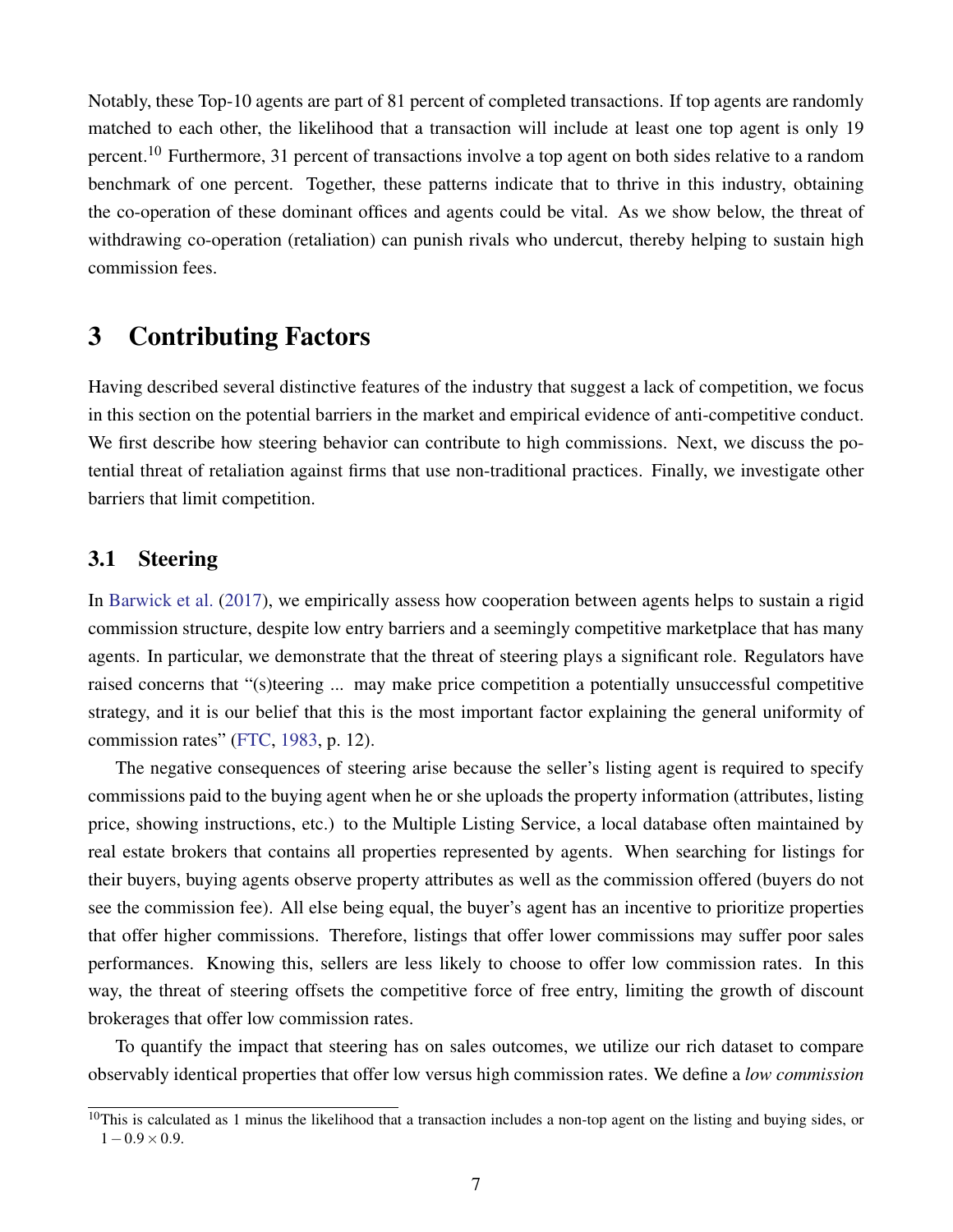*rate* listing as one with a buying commission rate strictly below 2.5 percent and a *high commission rate* listing one with a rate at or above 2.5 percent.

In Table [2,](#page-32-0) our main table shows that low commission listings suffer worse sales outcomes. We report results for three outcomes, including the probability of sale (Panel A), the number of days it takes to sell (Panel B), and the sale price (Panel C). Our conclusions survive a rich set of variables that control for observed and unobserved property quality. Column 1 accounts for market conditions using market-byyear fixed effects and month fixed effects. Columns 2 to 6 progressively add property controls, property fixed effects, an index of the seller's urgency to sell, and office and agent controls. Our most saturated specification (column 6) compares the same property listed at high versus low commissions, controlling for different market conditions, changes in property attributes (upgrades), and observed agent quality and office quality.

Across the columns and the three panels, we consistently find that lower commission listings are less likely to sell and take longer to sell. We find no effect on the sale price, conditional on our rich controls. Our findings survive a battery of robustness tests, including comparisons of high versus low commission listings by the same agent or the same seller, as well as other transaction outcomes.

The effect sizes we find are economically significant. Two out of three listings are sold; among the sold listings, one in three listings sells within a month. Low commission listings are 5% less likely than high commission listings to sell and stay on the market for twenty more days. Not selling a property the first time is also costly, and selling during the off-peak season (winter time and during the school year) could lead to a much longer time on the market. As shown in Figure [2,](#page-29-0) there is a long right tail in the days on market for sold listings. Low commission properties are five percentage points less likely to sell within 30 days and are five percentage points more likely to stay on the market for six months or longer. This is a significant risk given that only 15% of listings remain on the market for more than six months.

Moreover, we find that properties more susceptible to the threat of steering suffer worse consequences. For example, sale outcomes are best for listings that offer more than 2.5 percent, compared to those that offer exactly 2.5 percent, while those that offer less than 2.5 percent have the worst outcomes. In addition, sale outcomes are worse for low commission listings in neighborhoods that have a larger fraction of high commission listings, listings by entrants, and listings by offices that used lower commission rate policies in the past.

We reinforce our findings using a battery of robustness checks. In particular, one concern is that poor performance may reflect less effort on the part of the listing agent rather than steering by the buying agent. We first show that our results are similar for new properties, which rely less on the listing agent's effort. Our findings are also similar if we compare listings by the same agent. To proxy for the incentive of listing agents to exert effort, we construct 'pairs' of properties listed by the same agent in the same year to listing commission revenues within a \$500 bin but that offer *different* commission rates to the buying agent. Since these properties have the same payoff for the listing agent, they should induce the same level of effort from the listing agent, but they might attract a different number of buyers given the difference in buying commission rates. We continue to find poorer outcomes for properties that pay low commission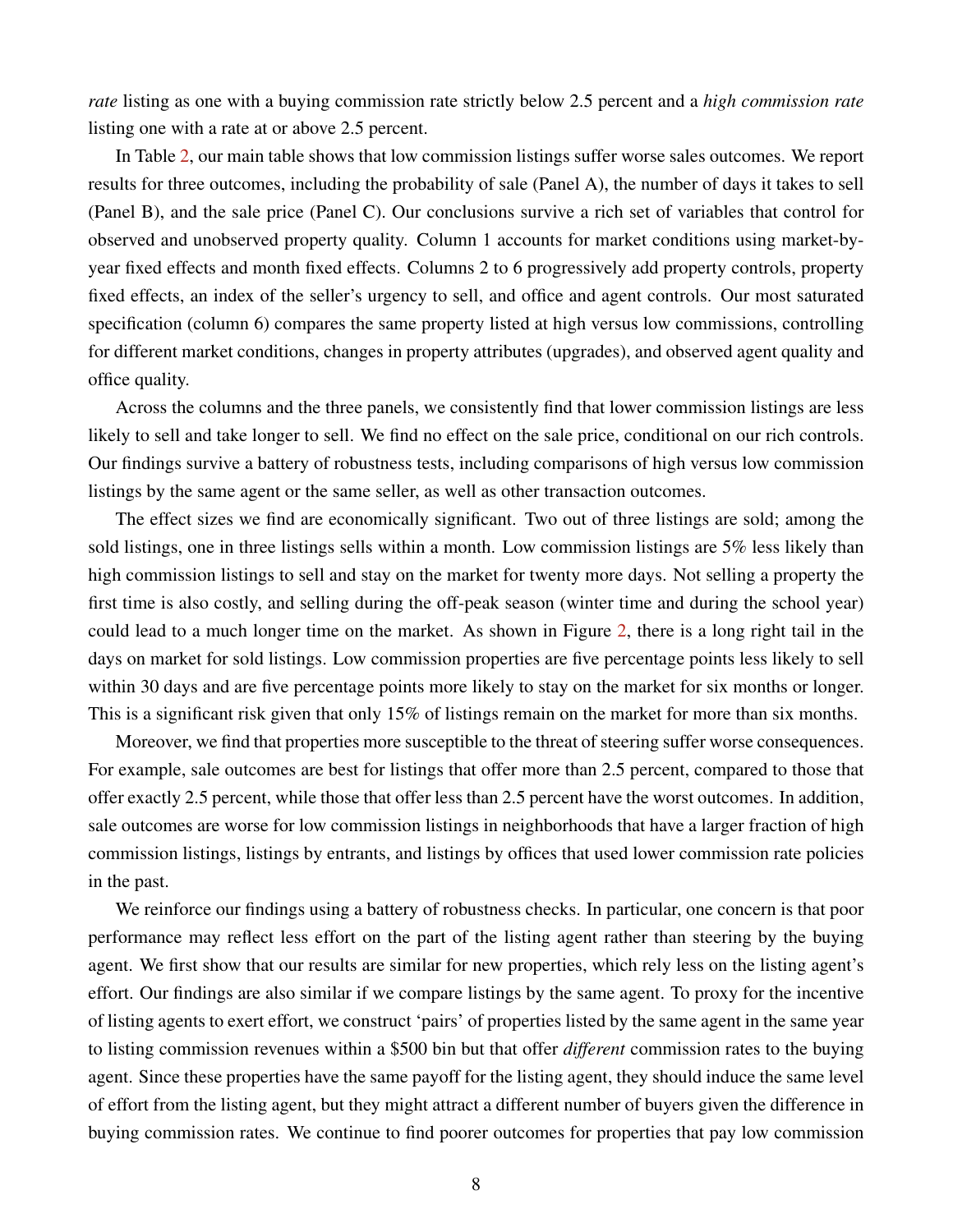rates to the buying agents. Finally, we address the concern that low commission listings may take longer to sell because they tend to be listed by patient sellers who are willing to trade off a slower sale for a lower commission fee. We assess this by comparing listings by the same seller, and by constructing an index to proxy for seller patience. Our conclusions remain the same across these demanding robustness checks.

What do our findings mean for sellers? They suggest that the average seller who chooses to offer a low commission rate saves \$4790 in commission fees (which is 1% of the average sale price of \$479,000 in 2011 dollars) but faces a higher risk of staying on the market for more than six months. At the 5.3% annual user cost of owning a property [\(Himmelberg et al.,](#page-26-7) [2005\)](#page-26-7), the six-month carrying cost for a \$479,000 property would amount to \$12,700, or 20% of the median annual household income of Massachusetts residents in 2010.

Our calculations suggest that sellers face a significant trade-off between the cost savings from offering a low commission and the risk of a protracted sales process. Sellers may choose high commission rates if they are risk-averse or cash-constrained and rely on the sales proceeds from their existing home for the down-payment of their next house. The economic trade-offs we uncover are consistent with the literature, which suggests that sellers may favor a quick sale. [Genesove and Mayer](#page-25-5) [\(1997\)](#page-25-5) report that sellers whose loan-to-value ratios are below 100% forgo a 4% gain in sale price in exchange for selling 70 days earlier, which is equivalent to trading off  $1\%$  in sale price against 18 days. Similarly, [Hendel et al.](#page-26-8) [\(2009\)](#page-26-8) find that FSBO sellers save \$1625 (about 0.8% of the sale price) and their properties take 16 days longer to sell. Notably, our findings that low commission rates suffer worse sales outcomes also echo [Levitt and](#page-26-0) [Syverson](#page-26-0) [\(2008b\)](#page-26-0), who find worse performance for listings by flat-fee or limited service agencies, as well as [Hendel et al.](#page-26-8) [\(2009\)](#page-26-8), who focus on For-Sale-by-Owner (FSBO) transactions. [Han and Strange](#page-26-9) [\(2015\)](#page-26-9) offer an excellent review of other related research on the residential brokerage industry.

In summary, our results illustrate that when a seller and her listing agency have to rely on a high commission rate to induce cooperation from the buying agency, a low commission strategy is less attractive. The estimates speak to why offices that charge lower commission rates are less likely to be successful. In addition, the adverse sales outcomes associated with low commissions provide a lens to interpret sellers' reluctance to adopt such a strategy, which, in turn, reinforces the existing commission structure.

### <span id="page-9-0"></span>3.2 Limited Cooperation

The uniformly high commission fees suggest barriers to entry, exclusionary conduct, or both. As discussed in Section [2.2,](#page-4-0) a successful property transaction requires the cooperation of both the listing and the buying agents. As a result, refusal to cooperate could serve as a punishment, limit the expansion of firms that engage in price cuts, and sustain high prices [\(Hatfield et al.,](#page-26-5) [2019\)](#page-26-5). In this section, we examine the purchasing patterns of dominant brokerage offices, which account for the lion's share of listings in local markets.<sup>11</sup> Specifically, we ask whether dominant offices that have greater market power are less

 $11$ We use the word 'purchase' to refer to properties that offices intermediate on behalf of their buyers.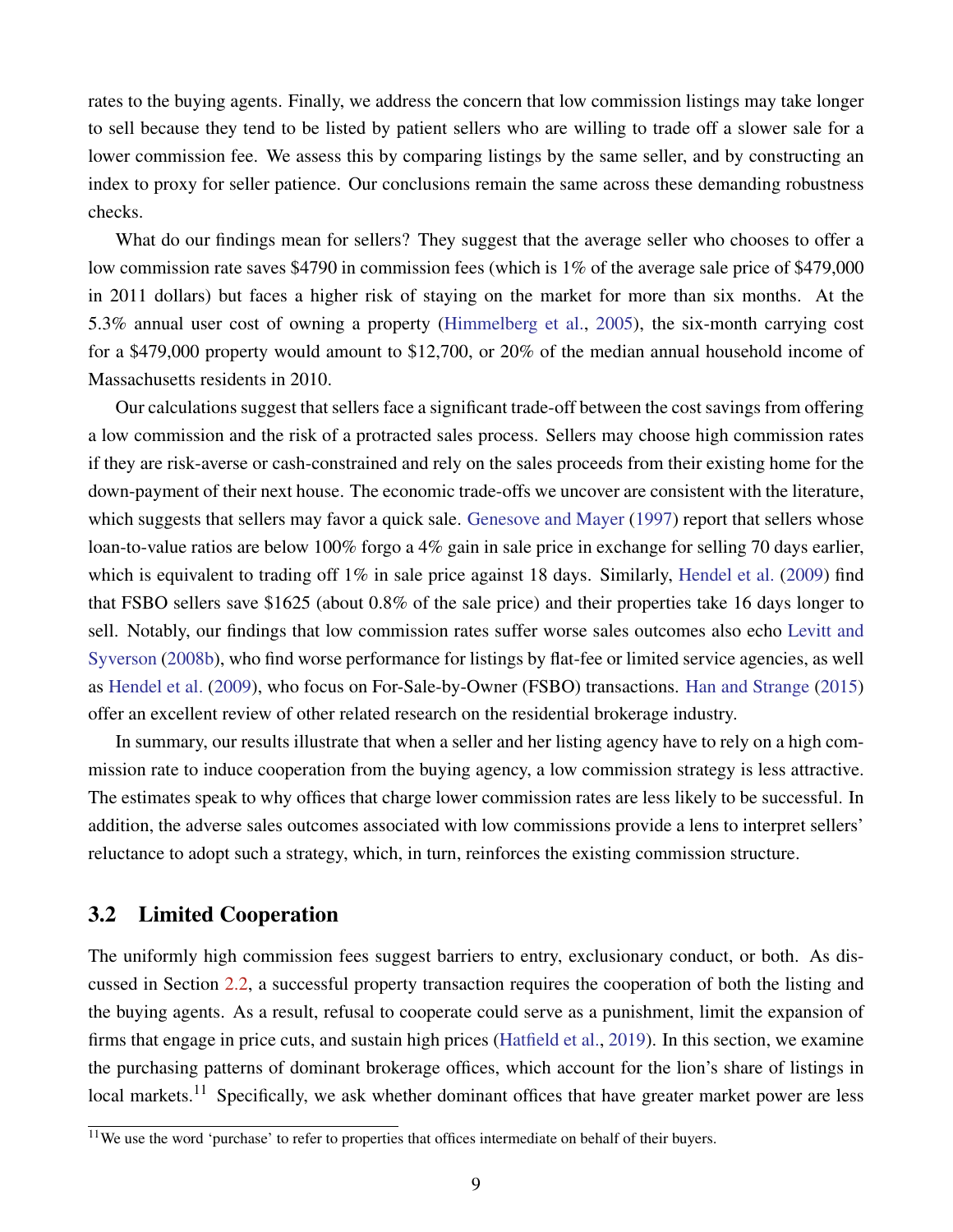<span id="page-10-0"></span>likely to purchase listings that offer low commission rates. We estimate the following equation:

$$
ln(FrcBL25_{lmt}) = \delta ln(Share_{lmt-1}) + X_{lmt-1}\beta + \mu_{mt} + \varepsilon_{lmt}, \tag{1}
$$

where the dependent variable is the log of the fraction of office *l*'s purchases that have low commission rates in market *m* and year *t*. The key regressor *ln*(*Sharelm*,*t*−1) is log of office *l*'s market share in market *m* and year *t* − 1, which we use as a proxy for market dominance. An office's market share is its commission revenue from all of its sold listings in a market and year divided by the aggregate listing commission revenue in the same market and year. To mitigate potential confounding factors, we exclude buying commission revenues in the calculation of market share because an office's buying commissions in the previous year are likely to be correlated with the dependent variable. Office attributes *Xlm*,*t*−<sup>1</sup> are lagged one year and include office performance, agent composition, and age of the firm. All regressions control for market by year fixed effects  $\mu_{mt}$ . To reduce measurement errors, we focus on active offices that have an average annual number of listings above 5 and limit analysis to top offices that account for 95% of all listings. Standard errors are clustered at the office level.

Dominant offices are less likely to purchase low commission rate listings (Table [3,](#page-33-0) Panel A). The first specification with market by year fixed effects (column 1) suggests that doubling an office's market share reduces the fraction of low commission listings it purchases by 14%. This is almost a third of the sample average of 44%– a significant effect considering the wide variation in market shares in our sample. For example, the average market share for offices affiliated with the top six dominant chains is 2.8 times larger than that for non top-chain offices.

A confounding factor that can lead to an adverse effect is that buyers of high commission listings prefer to work with high-quality offices or high-quality agents. Even if dominant offices do not retaliate against low commission firms, there may be a spurious negative relationship through this omitted variable. To address this concern, we add office controls (lagged a year) to proxy for the past performance and agent composition of an office. These controls include the fraction of listings sold, average days on market for sold listings, the fraction of agents who are the top ten percent highest-performing agents, an entrant dummy, an interaction with the age of the firm, and a dummy for offices located in our cities. In column 2, we show that the effect remains after these controls for office quality are added.

Next, we address concerns that  $\delta$  may be biased downwards if dominant offices tend to represent wealthy buyers who prefer properties listed at high commission rates. Column 3 controls for differences in offices' portfolios, including the average square footage, the average number of bedrooms and bathrooms, the average listing price, etc. These averages are calculated using office *l*'s listings in market *m* and year  $t - 1$ .<sup>12</sup> The coefficient remains the same at -0.14.

In column 4, we add chain fixed effects to capture brand preferences and the possibility that firms associated with some chains may prefer high commission listings independent of their size. Given that

 $12$ We exclude office *l*'s purchases when we calculate these attributes to mitigate endogeneity concerns, although including them leads to almost identical estimates.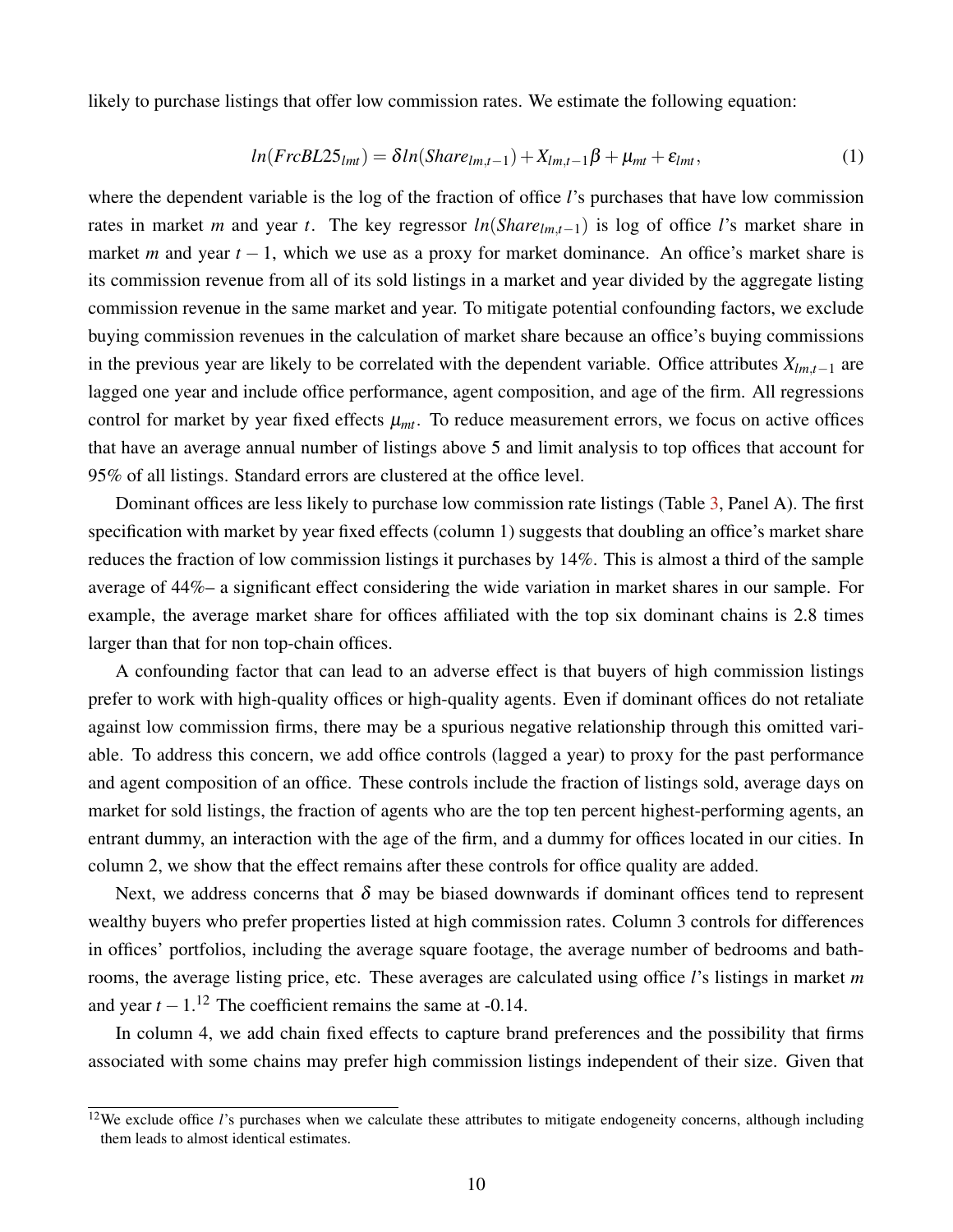more than 90% of listings by Coldwell Banker and Hammond have high commission rates, it is not surprising that their coefficients are sizeable (-0.34 and -0.57, respectively), indicating a strong preference for high commission listings. After controlling for fixed brand preferences, the estimate for  $\delta$  is slightly weaker at -0.10 but is still significant.

In the last column, we address concerns that the negative effect might be driven by office-level policies that are correlated with market shares and purchase patterns. After adding office fixed effects, the magnitude is smaller (-0.04) but still significant. Market shares vary widely in our sample. The average market share for offices unaffiliated with the top six chains is 6%, while the share for offices affiliated with the top six chains is 17%. At our most conservative estimate of an elasticity of 4% (column 5), a threefold increase in an office's market share would translate to a noticeable reduction in its fraction of purchases that go to low commission rate properties.

How does a dominant office's diminished propensity to purchase low commission properties relate to our main findings above? Our back-of-the-envelope calculation suggests that the reduced purchase propensity from the six dominant chains could lead to a two p.p. reduction in the sale probability. This accounts for 40% of the negative consequence of low commission policies. While these calculations suffer from various caveats, they suggest a potentially important channel through which dominant offices could sustain the current commission structure.

Our findings are robust across different samples, different market share metrics, and different dependent variables. In particular, some listings are purchased by buying agents in the same office as the listing agents or are intermediated by the same agent (dual-agency). We refer to both cases as in-house transactions [\(Han and Hong,](#page-26-10) [2016\)](#page-26-10). If in-house sales are more common in large offices that have a big inventory of properties and more selections, and if large offices tend to charge higher commission rates, then the coefficient  $\delta$  will be biased downwards by this network effect. We repeat our analysis excluding in-house transactions and find similar results.

We repeat the same exercise for agents in Panel B. Across all specifications, we consistently find that dominant agents are indeed less likely to purchase low commission rate listings. The estimated elasticity in column 1 (Panel B) suggests that doubling an agent's market share reduces the fraction of low commission listings it purchases by 12%. Similar to our findings for firms, the negative estimate survives controlling for chain fixed effects (-0.13 in column 4) and also when we add more than 10,000 agent fixed effects to control for fixed agent attributes. The magnitude is smaller (-0.02) in this demanding specification, but it is still significant.

Table [4](#page-34-0) estimates a version of equation [\(1\)](#page-10-0), except here the analysis is at the agent-year level and the dependent variable is now the percent of purchases from online or discount brokers. We define online or discount brokers who use the name of the brokerage firm (e.g., ZipRealty, The Entry Only Listing Service) or whether a majority of the firm's listings is entry-only (the agent's primary responsibility is to enter the data into the MLS). The three columns in Table [4](#page-34-0) are analogous to the first three columns in Table [3.](#page-33-0) The key regressor is whether an agent in our setting works for the six dominant chains in our setting: Coldwell Banker, Century 21, Remax, Hammond, Prudential, and GMAC. These chains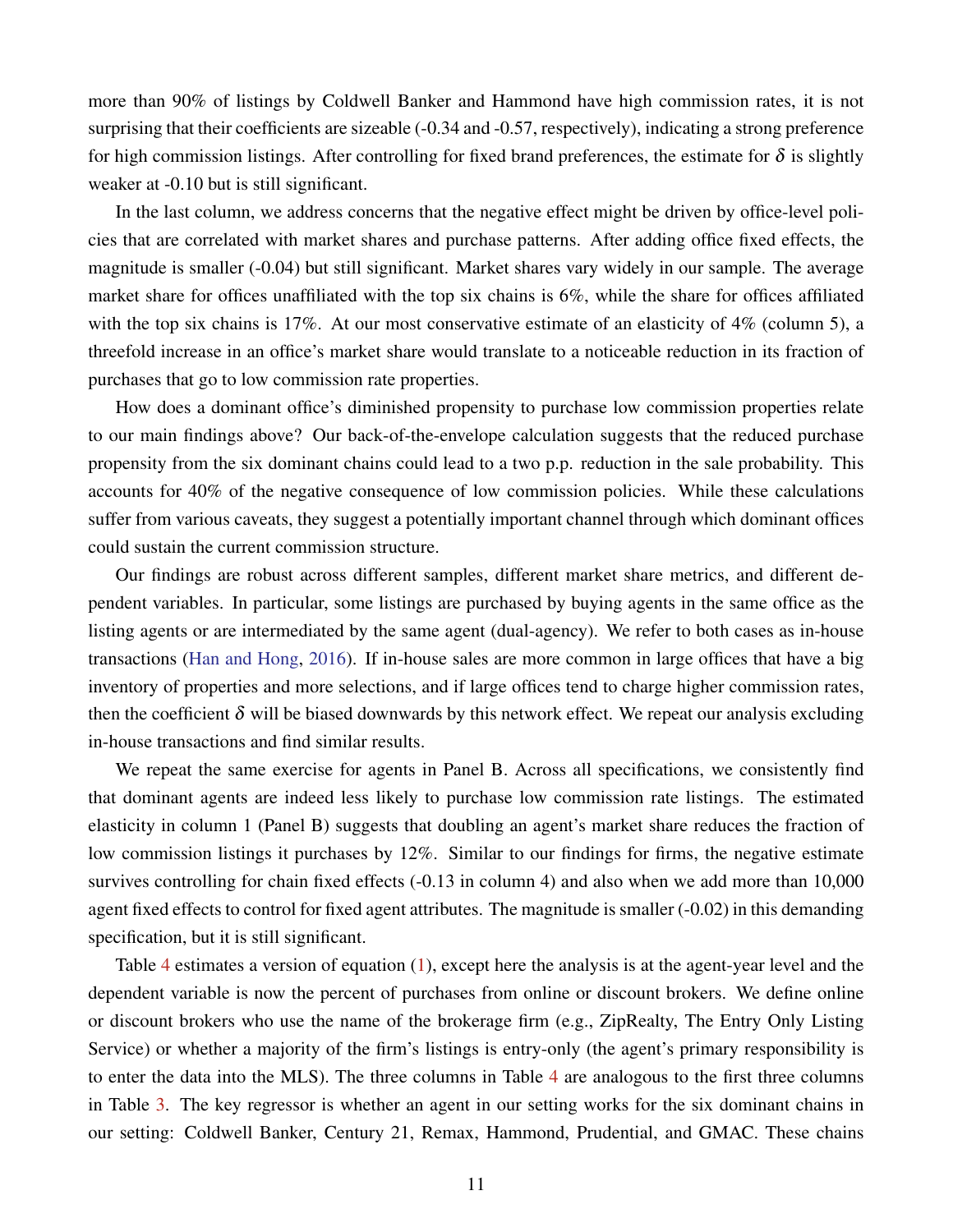account for 67% of the listings in our sample. Again, we see a consistent pattern of negative coefficients, suggesting that the agents in the top chains are less likely to purchase listings by discount firms. The effect size  $(0.8$  percentage point) is large relative to the dependent variable mean  $(1.5\%)$ .

These patterns for discount brokers corroborate findings in [Levitt and Syverson](#page-26-0) [\(2008b\)](#page-26-0). Using data from three real estate markets (Cook County, Santa Cruz County, and Sacramento) from 2004 to 2006, they document that, relative to houses listed by full-commission agents, those sold by flat-fee agents took substantially longer to sell. For example, in Cook County and Sacramento, homes represented by flat-fee agents were approximately ten percentage points less likely to sell than those that used full-commission agents. In addition, flat-fee homes that sold in Cook County stayed on the market more than a month longer than those represented by a full-service agent. For Sacramento, the effect was smaller (9 days) and it was insignificant for Santa Cruz. [Levitt and Syverson](#page-26-0) [\(2008b\)](#page-26-0) did not find an effect on the sale price.

Together, the patterns described above present barriers to entry consistent with the importance of cooperation from rival agents. It is difficult for discount brokers to charge sellers low commissions or offer buyers rebates if they cannot obtain the cooperation of other brokers to complete sales. Indeed, entrants that try to compete by offering low commission rates do not tend to succeed, as shown in Figure [3.](#page-30-0) First, we define 'successful brokerage firms' as those whose listing revenues are ranked in the top quartile among all offices in the same market. Second, we classify entrants into a low commission rate group (solid line) and a high commission rate group (dashed line) based on their observed commission rates during the first three years. An entrant belongs to the low (high) commission rate group if its fraction of low commission listings in the first three years is in the top (bottom) quartile among all entrants in the same market.

Figure [3](#page-30-0) shows that both groups start small with a similar probability of being in the top quartile (less than 3%), but the gap widens over time. By the end of our sample period, entrants with high initial commission rates are 17% more likely be in the top quartile than entrants whose initial commission rate is low. This pattern remains the same under alternative definitions of success and if we control for differences between high- and low-commission firms to address the concern that low-commission firms might offer lower quality service.

#### 3.3 Consumer Biases

A large body of empirical research demonstrates that consumers exhibit significant biases and cognitive limitations when they make financial decisions [\(Campbell et al.,](#page-25-6) [2011\)](#page-25-6). A housing purchase is often the most crucial and emotional transaction made by a household, but most of them lack expertise in this area. It does not help that housing transactions happen very infrequently and learning, if it exists, is slow [\(Akerlof and Shiller,](#page-25-7) [2015\)](#page-25-7). All of these demonstrate an under-recognized market power held by incumbent firms.

In housing, researchers have consistently found a striking pattern of sellers who appear to sell "too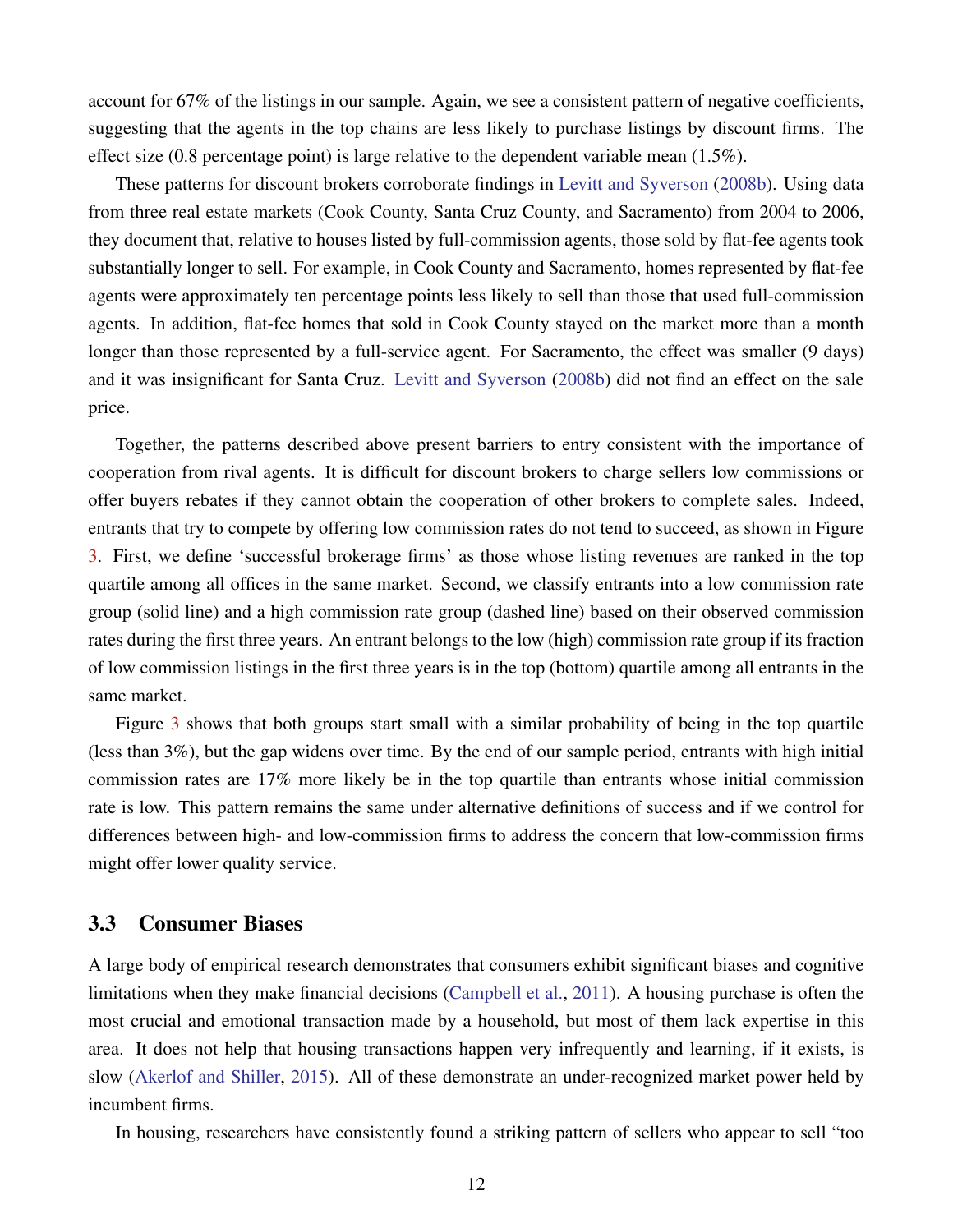soon". The implied discount rates appear irrationally large, suggesting that sellers could gain significantly by being a bit more patient. For example, [Levitt and Syverson](#page-26-11) [\(2008a\)](#page-26-11) find estimates that imply that consumers could have obtained a 3.7% higher price if they had waited an additional 9.5 days, indicating an annual discount rate of 140%. More recent estimates suggest that sellers on average are willing to give up 1% of the sale price to sell 16 to 20 days faster. These estimates imply annualized discount rates that exceed 20%, and are suggestive of highly impatient or risk-averse sellers.

Several factors can contribute to this pattern. First, sellers can be particularly averse to taking too long to sell, perhaps because they have children and need to move before school begins or because they fear being in the market for a prolonged period. Second, sellers, including those who are buying a home at the same time, can be liquidity constrained and, thus, cannot finance multiple mortgages concurrently [\(Genesove and Mayer,](#page-25-5) [1997\)](#page-25-5). Third, the price expectations of sellers may not be entirely rational, as indicated by research that has uncovered patterns that reflect loss aversion [\(Genesove and Mayer,](#page-26-12) [2001\)](#page-26-12) and reference-point dependence [\(Pope et al.,](#page-26-13) [2015\)](#page-26-13).

Moreover, there are concerns that commission rates are not salient to buyers, even though they implicitly pay for the commission fees through a higher purchase price. If salience is an issue, buyers who are not aware of the fee may appear to be inelastic or unable to bargain. Many buyers are also told that the buying agent's service is free, which further limits their incentive to bargain. Existing research has shown that the statutory incidence (who is responsible for payment) matters [\(Chetty et al.,](#page-25-8) [2009\)](#page-25-8). In a telling demonstration of this, [Busse et al.](#page-25-9) [\(2006\)](#page-25-9) find that offering a \$1000 cash rebate to car buyers rather than dealers matters: when car buyers receive the rebate, consumers get 70 to 90 percent of the benefit; when dealers receive the rebate, the consumer benefit is only 30 to 40 percent of the surplus amount. Given that in our setting the statutory incidence is on the seller, the buyer is often unaware of the fees and may not ask for a rebate. Nevertheless, as we discuss below, there is evidence from other settings in the housing literature that when buyers are aware of transactions costs, prices will adjust so that the ultimate economic incidence no longer depends on who pays [\(Best and Kleven,](#page-25-10) [2018\)](#page-25-10). This suggests that increasing the salience of fees or rebates and promoting awareness will be useful.

Finally, consumers do not seem to search for agents; instead, they agree to settings chosen by the service provider, and they generally favor the status quo, which makes it difficult for entrants to attract consumers. Notably, while they search intensely for properties – the average buyer in 2018 searched for 10 weeks and looked at a median of ten properties – they rarely search for brokerage services. In 2018, 68% of buyers interviewed only one agent during their house search and 41% used an agent who was referred by a friend, neighbor, or relative; 75% of sellers contacted only one agent. Why do consumers not search? Maybe they believe that all agents charge the same price and that commissions are nonnegotiable, and, thus, there is little benefit to searching. Some of them regard this as an emotional process and are hesitant to bargain [\(Akerlof and Shiller,](#page-25-7) [2015\)](#page-25-7).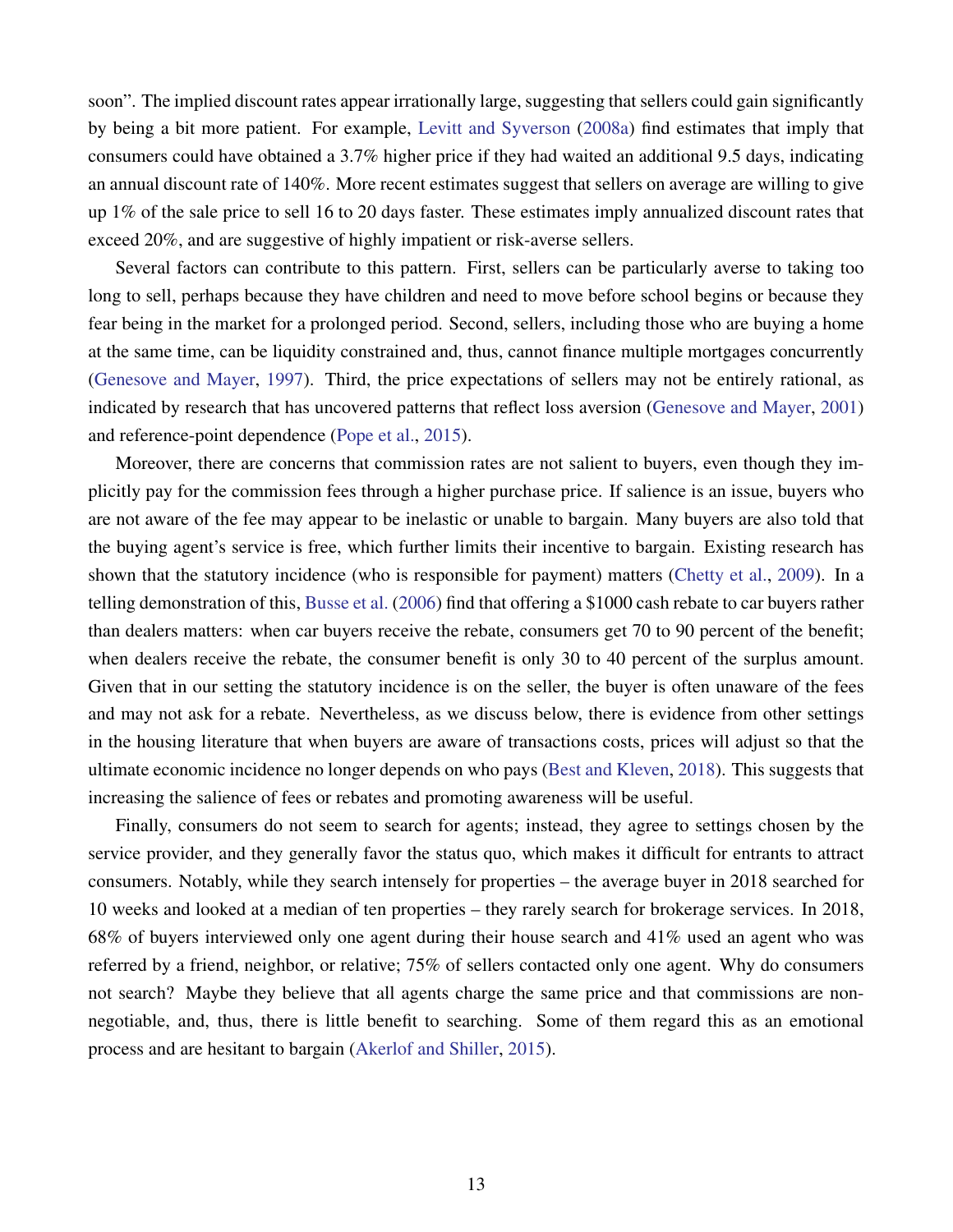### <span id="page-14-0"></span>4 Welfare Consequence of High Commissions

What are the welfare implications of the negative consequences of high commissions? Below, we first document that commissions are high relative to households' savings in housing equity, then we discuss social losses from reduced household mobility, and we conclude with the distortions associated with the excess entry of real estate agents and firms.

Commission fees constitute a large share of transactions costs for home sellers. According to ATTOM data solutions, the average home sellers achieved a gain of \$57,500 from selling their homes in the first quarter of 2019, after owning their homes for 8.05 years. The average commission that they pay for selling the property is around \$13,000 to \$15,000, or about a quarter of their savings from owning real estate. This number masks the fact that a significant fraction of home sellers have close to zero gains, especially in metropolitan areas where the median housing price is still below the pre-recession peak [\(ATTOM,](#page-25-11) [2019\)](#page-25-11).

In the United States, the three largest financial resources of the elderly are Social Security, home equity, and the value of employer-provided pension or retirement savings account balances. [Gustman et al.](#page-26-14) [\(2010\)](#page-26-14) report that Social Security accounts for 40 percent of the wealth of households approaching retirement, housing accounts for 22 percent, and pensions/retirement savings plans account for 20 percent. Given that savings for the median American household are merely \$11,700, the transaction costs that are attributable to commission fees could translate to a significant reduction of household savings.<sup>13</sup>

Research has shown that transaction costs in housing can induce significant lock-in effects that limit household mobility. [Ferreira et al.](#page-25-12) [\(2010\)](#page-25-12) estimate that every \$1,000 of additional mortgage or property tax costs reduces household mobility by 10%-16% (or 1 to 2 percentage points relative to a baseline twoyear mobility rate of 11.4%). In California, as a result of Proposition 13, 54-year old homeowners who face a larger property tax burden if they move have a 25% lower moving rate than otherwise comparable 55-year-olds [\(Ferreira,](#page-25-13) [2010\)](#page-25-13). Additionally, [Hilber and Lyytikainen](#page-26-15) [\(2017\)](#page-26-15) show that a two percentage point increase in the housing transaction tax rate in the United Kingdom reduces the annual rate of mobility by 2.6 percentage points, representing a 37 percent decrease in mobility.

More generally, this lock-in effect can distort households away from their optimal housing consumption and location choice. [Kopczuk and Munroe](#page-26-16) [\(2015\)](#page-26-16) find evidence of "missing transactions" associated with housing transaction taxes. In New York City, the one percent tax for housing transactions above one million dollars led to 2,800 fewer sales out of 380,000 transactions in the sample period. They argue that these are surplus-generating transactions that would have occurred had the transaction tax not been in effect.

Due to the complementarity between housing and durable expenditures, increases in mobility and housing transactions can have multiplier effects on the rest of the economy, through spending on homerelated durables, home maintenance, and home improvement, which are complementary to the purchase of the new house [\(Benmelech et al.,](#page-25-14) [2017\)](#page-25-14).

<sup>&</sup>lt;sup>13</sup>The average American household saves \$175,510 [\(Gustman et al.,](#page-26-14) [2010\)](#page-26-14).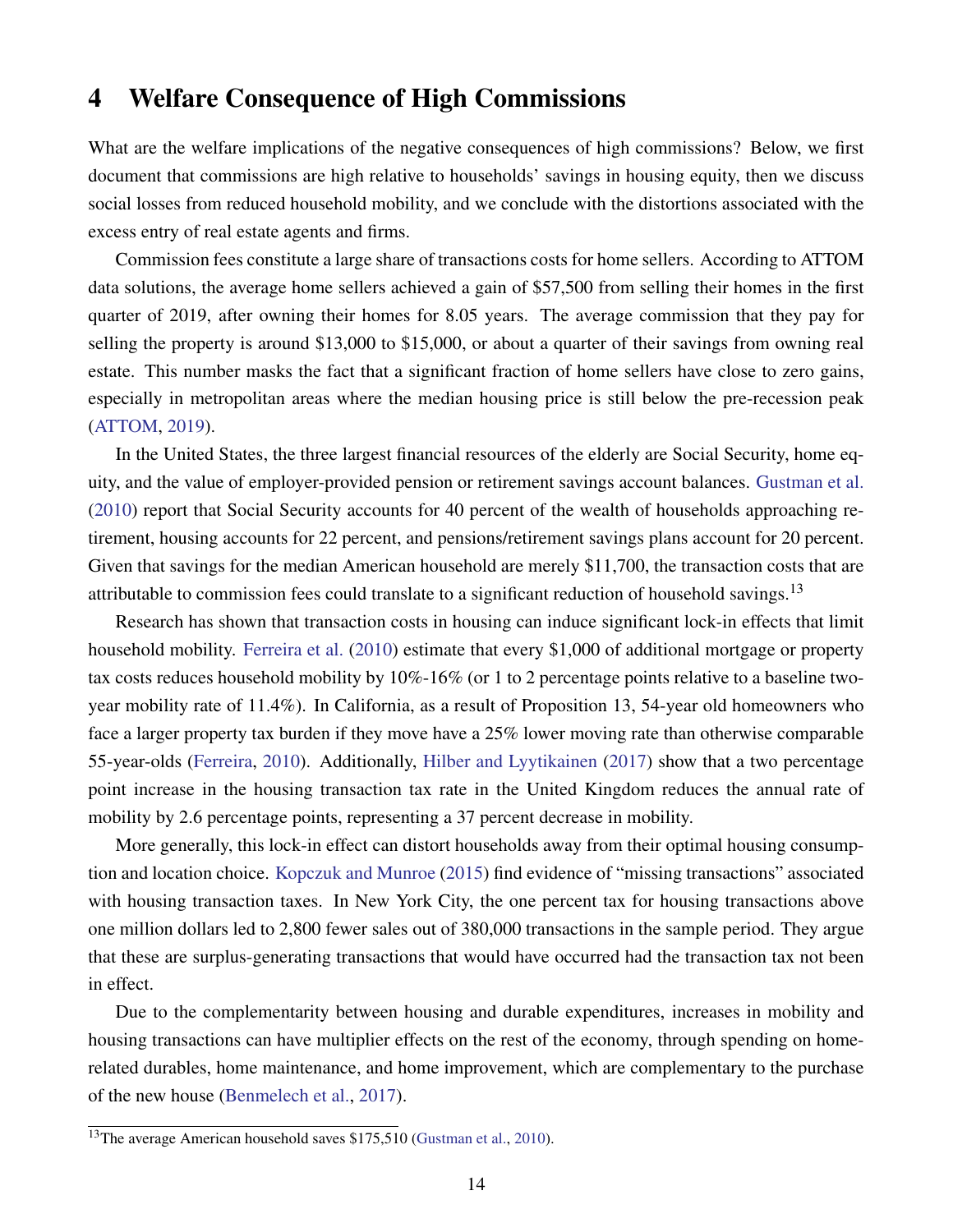The second component of social losses relates to the excess entry of agents and a misallocation of talent. The number of real estate transactions during the 2010s has been moderately higher than the number during the 1990s, but the number of agents and firms nearly doubled. Putting aside technology progress that has made it easier for households to obtain information about properties (and that, hence, drives down the cost of transaction), this trend implies that the labor productivity of this industry has deteriorated dramatically. In the U.K., commission fees are a fraction of those in the U.S., yet more than one million housing transactions occur each year and there are only 50,000 agents. In contrast, in the U.S., six million housing transactions occur annually under the guidance of 1.3 million agents. In other words, the U.S. has around six times more housing transactions than the U.K., but more than 26 times more agents. There is no evidence that quality of service is much lower in the U.K.; indeed, average sales performance metrics such as days on market and probability of sale appear similar in both countries.

As the literature [\(Hsieh and Moretti,](#page-26-17) [2003;](#page-26-17) [Barwick and Pathak,](#page-25-15) [2015\)](#page-25-15) has shown forcefully, the key contributing factor of this reduction in labor productivity and lost production and social welfare in the U.S. is high commissions bundled with low entry barriers. As housing transactions become more lucrative, the real estate brokerage industry attracts more agents who compete for the same amount of property transactions. The outcome? A reduction in labor productivity and a loss of social welfare because some of these individuals could have engaged in the production of goods and services in other sectors that are valuable to society and increase GDP. If agent productivity has remained the same as it was 20 years ago, we would have a surplus of nearly one million individuals for production in other sectors, a non-trivial number relative to the total employment in the U.S. Moreover, excess entry is often associated with a prevalence of inexperienced agents, especially following house price booms. Inexperienced agents take longer to sell properties, which can have aggregate impacts on housing cycles [\(Gilbukh and Goldsmith-Pinkham,](#page-26-1) [2019\)](#page-26-1).

Paralleling concerns about the excess entry of traditional agents charging uniform commission rates, policymakers have highlighted the lack of entry and expansion of discount firms charging low fees. This is consistent with our discussion of Figure [3](#page-30-0) and can present social losses if it leads to fewer product choices for consumers, unrealized potential paths of innovation, and reduced quality of service per dollar spent [\(Morton et al.,](#page-26-18) [2019\)](#page-26-18).

### 5 Policy Discussion

### 5.1 Policy Interventions: Untying Commissions and Encouraging Rebates

Untying Commissions Given that the compensation of buying agents by sellers leads to steering and inflated commission fees, a natural policy intervention would be to let the seller and buyer pay independently for the professional services that each obtains (untying commissions), which is the norm in all other consumer service industries. The buyer can and should shop for appropriate services from the buying agent and, in return, is financially liable for the service rendered.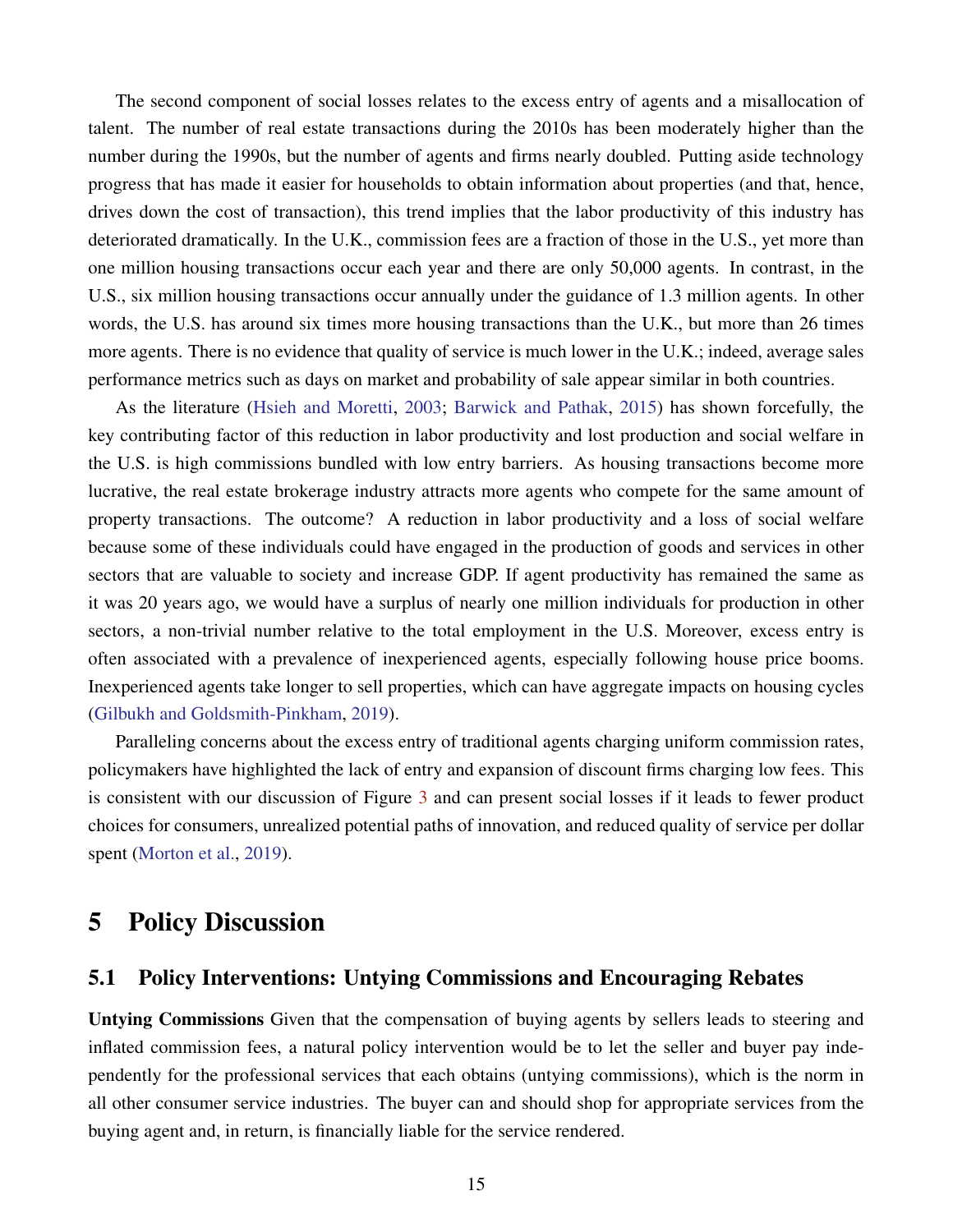This intervention would have several benefits. The most direct benefit would be to largely eliminate the threat of steering and the conflict of interest that results from it. Second, and more importantly, it would allow buyers to shop for the level of service that suits their needs and bargain for its price. The existing payment arrangement prevents buyers from doing this because the commission paid to a buyer's agent is determined by the seller (and his listing agent) and is not seen by the buyer. It is difficult to negotiate on a commission that is not observed. Moreover, while the buying commission is ultimately funded through the cost of buying a house and is partially shared by the buyer (the other part is paid by the seller), it is often advertised by agents as a free service. Buyers cannot negotiate for a lower price if the price is already zero.<sup>14</sup> Instead, a buyer who pays for the service of the buying agent directly can negotiate the price, reward agents for the quality of their service, and shop for less-than-full services if he chooses to do so. In exchange, the buyer bears the financial burden of the service that he requests.

Allowing buyers the option to shop around sharpens their price sensitivity and exerts pressure for firms to compete on prices. A crucial ingredient of 'market forces' that ensures the proper functioning of a market is buyers' uncompromised ability to observe fees collected by the service provider, negotiate prices, use high commissions to reward quality, and vote with their feet if they desire. This ingredient is greatly hampered when buyers do not observe the commissions that realtors collect and/or are misled by the free commission advertisement. Buyers are more price sensitive when they have to pay for the service than when they believe the service is free. Price sensitive consumers will impose downward price pressure on brokerage firms and agents, which will help maintain a healthy competitive environment: it will promote price competition, encourage the market entrance of innovative low-cost firms, and incentivize existing firms to provide better service.

Another advantage of making buyers pay for the service is to discourage the over-consumption that occurs when the service is labeled as 'free.' Economists have long lamented the peril of goods offered for 'free.' For example, over-pollution arises, especially in developing countries, because polluting is free; highly subsidized health services in Europe lead to long queues outside the doctor's office. Ironically, real estate agents also suffer from the over-consumption of their service. They complain about the difficulty of screening uncommitted buyers who take up time touring houses they do not intend to buy. The presence of uncommitted buyers who respond to 'free' service claims reduces the overall quality of the buyer pool and decreases the efficiency of the matching process. It also prolongs the average amount of time an agent spends on each successful transaction and inflates the costs of service.

Third, greater competition in commissions will lower transaction costs, which will alleviate the negative consequences on social welfare discussed at length in Section [4.](#page-14-0) Consumers are more likely to purchase homes that match their needs and buy and sell more often. Increases in mobility and housing transactions can generate significant multiplier effects on the aggregate economy through spending that is complementary to the purchase of homes [\(Benmelech et al.,](#page-25-14) [2017\)](#page-25-14). Households also will be able to keep a bigger portion of their financial savings, elevating the miserably low savings rate in this country.

Critics of having buyers directly pay for the buying agent point out that buyers are often financially

<sup>&</sup>lt;sup>14</sup>Negative prices are possible in theory but are rarely used in consumer goods and service industries.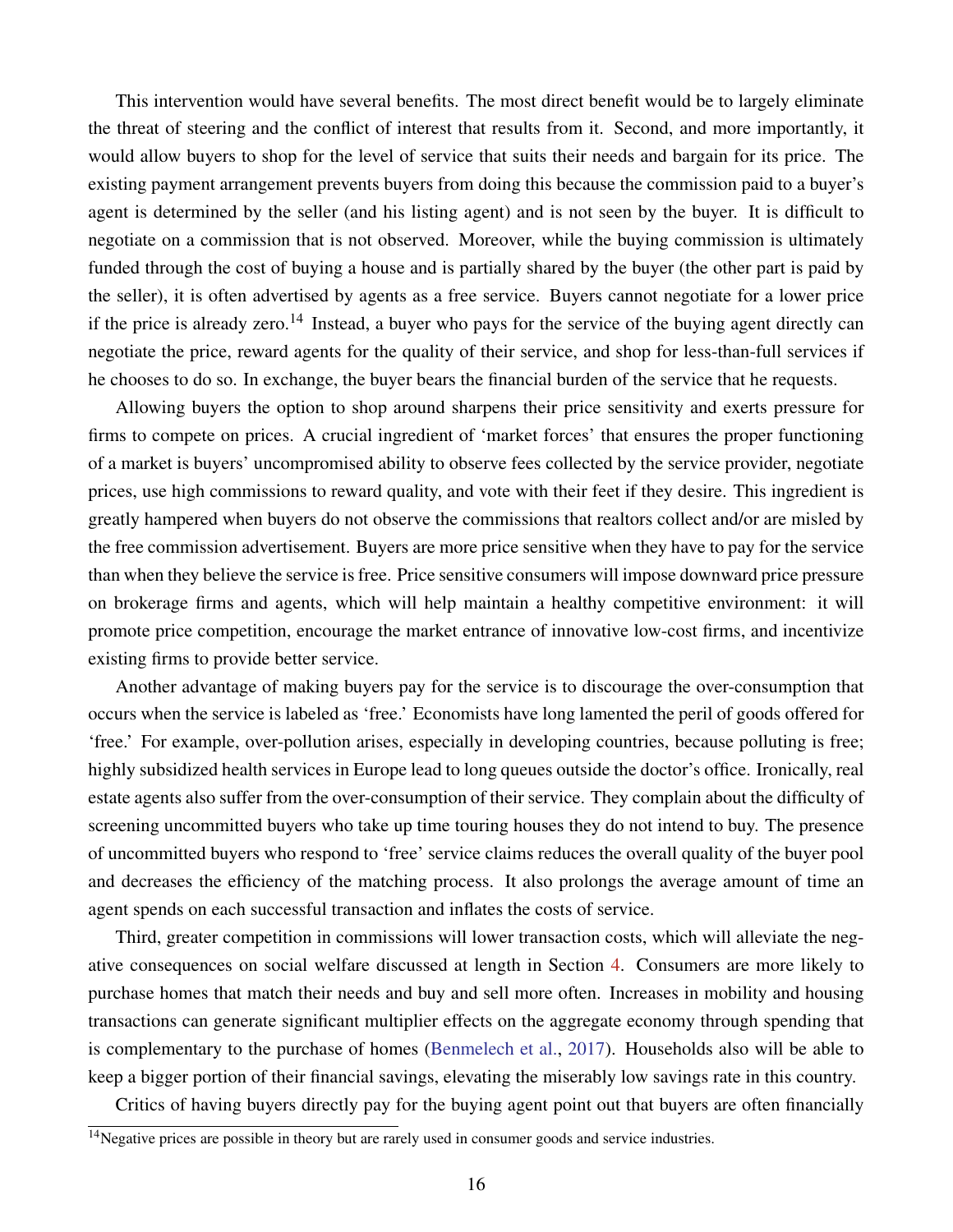constrained. If low-income households had to pay for the buying agent's service, these critics claim, many would not be able to afford it, and this would lead to 'disastrous' consequences for households and the industry. Since commission fees represent large upfront payments that cannot be financed by debt, imposing greater upfront costs on buyers could reinforce downpayment requirements.<sup>15</sup>

Although well intentioned, this argument is not economically sound. Owning a house comes with a host of financial responsibilities, and not everyone should participate in this market activity. Prospective buyers should stay as renters until they accumulate adequate cash reserves. If access to a good or service is essential to a society's well-being and/or creates positive externalities, public policies, rather than market forces, are the appropriate vehicles to address equity concerns and help make essential goods accessible to low-income groups.<sup>16</sup> In fact, making a desirable good free *creates* detrimental consequences because it encourages wasteful consumption– in this case, more consumption of housing and agent services than is socially optimal.

Encourage Rebates Others argue that buyers should not be allowed to pay because firms and agents would object to fundamental changes in the decades-long industry practice of sellers paying all commissions. Indeed, this could be a challenge. Given the potential for resistance from industry participants, could less-radical solutions promote competition on commissions?

One option is to let buyers observe buying commissions and encourage rebates. Rebates have been commonly used in other industries, especially among sellers of consumer goods, where purchasers mail in a coupon and a receipt to receive a check rebate. For rebates to generate price competition, the sellers who would continue to pay for commissions need to allow buyers to observe those commissions. Buyers cannot request a rebate from an agent if they are unaware that they must pay him, either directly or indirectly. Once buyers observe commissions and understand that this constitutes a significant part of the transaction costs of buying a property and that they have the right to request rebates from brokers, they are more likely to engage in such a discussion. The number of firms that offer rebates is small but growing, although their service is mostly limited to major metropolitan areas, and rebates are either fully or partially banned in ten of the fifty states in the  $U.S.<sup>17</sup>$ 

Will these suggestions fix the high commission problem in the U.S.? This outcome is far from guaranteed, and there are many frictions in addition to the ones discussed here. Yet evidence from other countries offers some cause for optimism. In the U.K., a country that shares many similarities to the U.S., but where sellers and buyers pay for their own brokerage service, price competition is much more common. As of 2018, 20% of buyers used a fixed-fee commission arrangement instead of the percentage fees. In response to the entry and expansion of discount firms, the average commission decreased from 1.8% in 2011 to 1.2% in 2018.

<sup>15</sup>Seehttps://www.inman.com/2019/07/26/nar-commission-lawsuits-could-be-disastrous-for-both-bu Last accessed July 2019.

 $16$ High homeownership is argued to generate positive externalities [\(Campbell et al.,](#page-25-6) [2011\)](#page-25-6). Public policies, such as home mortgage subsidies or first home-buyer credits, are the appropriate channel to promote homeownership.

 $17$  Here is an incomplete list of firms that offer rebates: Redfin.com, glasshousere.com for the D.C. area, Trelora.com for Denver, Yoreevo.com for New York City, and ShopProp.com.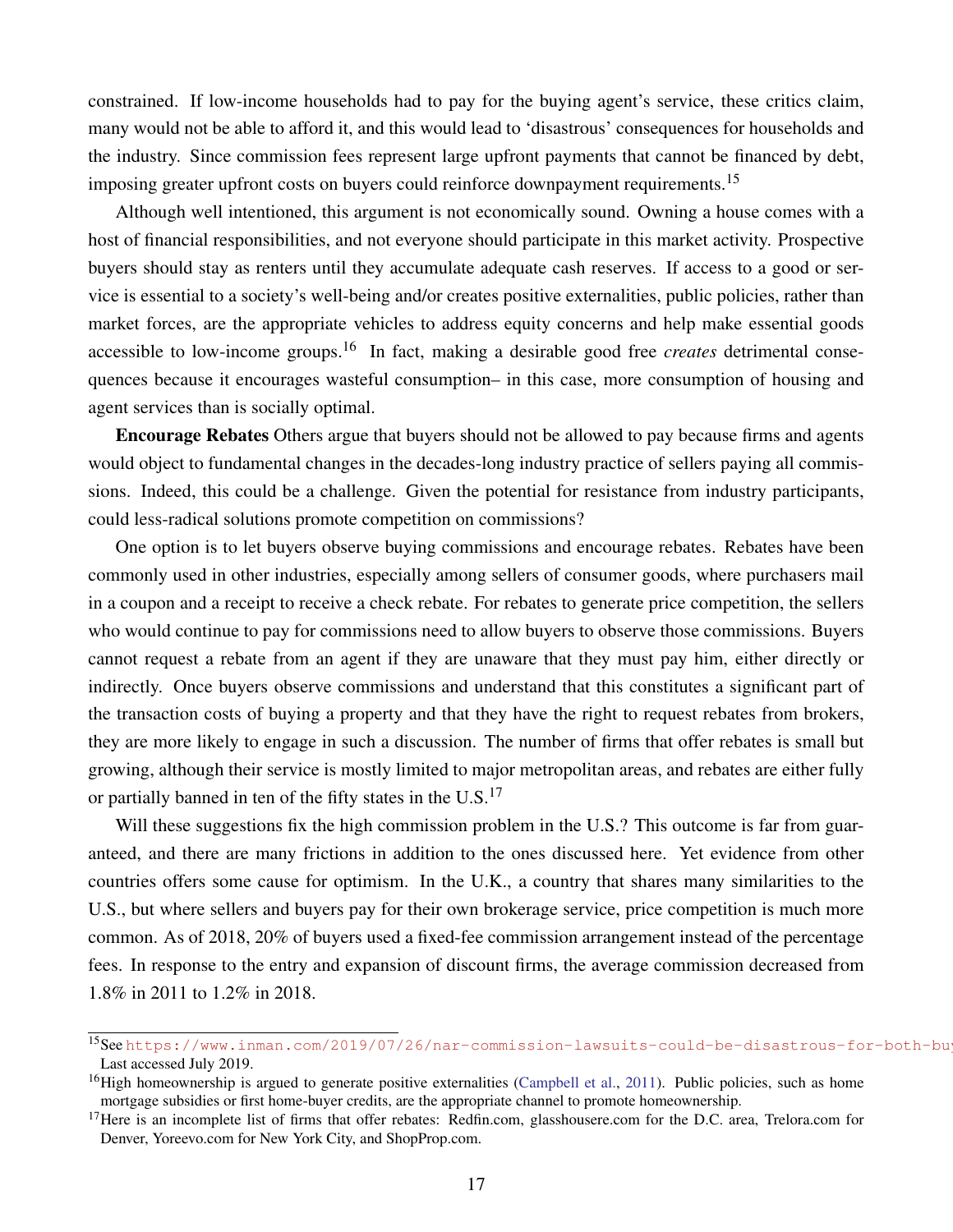Would housing price adjust if the sellers stopped paying for buyer's commissions? While we do not have data that speaks to this directly, evidence from the U.K. suggests that housing prices can and do adjust quickly. Using administrative data on all property transactions in the U.K. from 2004 to 2012, [Best](#page-25-10) [and Kleven](#page-25-10) [\(2018\)](#page-25-10) show that housing prices in the U.K. responded almost instantaneously to changes in the Stamp Duty Land Tax code. When there is a discontinuous jump (notch) in tax liability for properties priced above £250,000, a significant fraction of properties is sold at or just below £250,000 (bunching). When the notch disappears, so does the bunching. "The price adjustment is very fast, with a new steady state emerging in about three to four months for unanticipated changes and almost immediately for anticipated changes. The remarkable sharpness of these dynamic findings suggests that agents in the housing market are less affected by optimization frictions (inattention, inertia, etc.) than, for example, agents in the labour market" [\(Best and Kleven,](#page-25-10) [2018\)](#page-25-10).

[Besley et al.](#page-25-16) [\(2014\)](#page-25-16) exploit the U.K.'s 2008-09 Stamp Duty holiday, when properties priced below £175,000 were exempted from the 1% Stamp Duty tax. The authors calibrate that about 60% of the surplus generated by the tax holiday accrued to buyers. If experiences in the U.K. offer any guidance, we should expect housing price to go down about 2-3% when half of the financial burden of commissions is shifted to the buyer.

#### 5.2 Other Important Considerations

To increase the chance that commission fees will induce more competition, four other important factors need to be considered in coordination with the policy interventions discussed above.

First, regardless of whether buyers pay for the commission directly or request a rebate from a broker, firms' ability to compete on commissions through discounts, rebates, or other innovative business models will be severely compromised if they face retaliation and boycott from other (especially dominant) firms and agents. This threat is not unique to the real estate brokerage industry, although the problem is exacerbated by the fact that the existing business model in the U.S. requires agent co-operation to finalize a transaction (the listing agent needs co-operation from the buying agent and vice versa). Empirical research suggests that this is not a mere theoretical possibility. Instead it is a real phenomenon that could stall competition in this industry [\(Levitt and Syverson,](#page-26-0) [2008b\)](#page-26-0). Our analysis in Section [3.2](#page-9-0) also confirms that dominant brokerage firms are less likely to cooperate with firms that use non-traditional business models. Our view is that all firms should face a level playing field and no exclusionary conduct as they contest the market. Regulation may be required to prevent some incumbents from erecting improper barriers to rivals.

Second, a key ingredient to promoting competition in commissions is allowing consumers to shop. As mentioned in Section 3.3, although they search intensely for properties, consumers rarely search for brokerage services. There are many barriers to searching. In a potentially crucial barrier, information about the price and quality of agents until recently was difficult to obtain, in stark contrast to the ubiquity of information on housing. Promoting price transparency will make it easier for consumers to shop.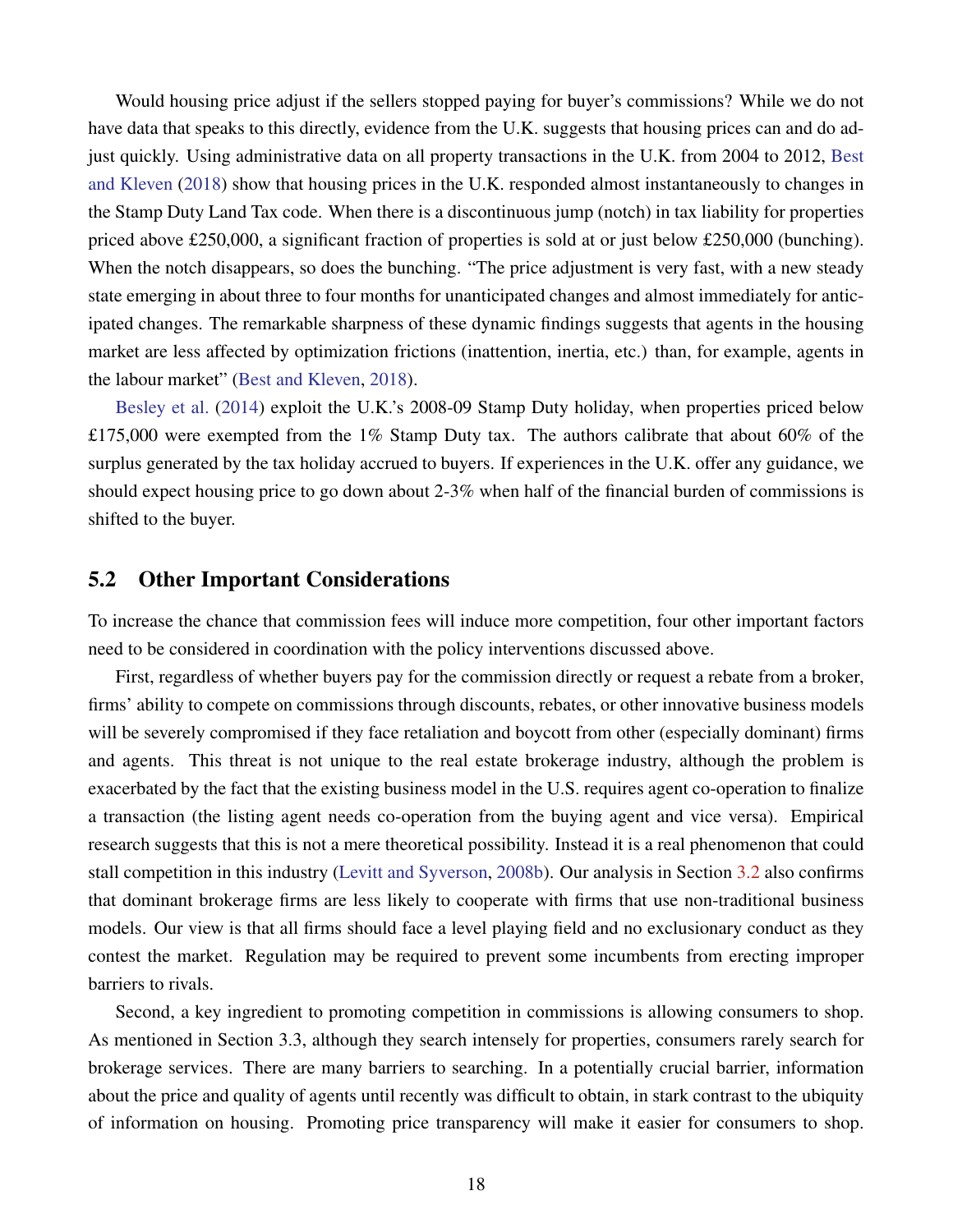Although in other industries measuring agent quality is challenging, in real estate there is an easy solution. The Multiple Listing Service database records the past transaction history of all agents individually as well as all agents collectively in a brokerage firm. This history includes attributes of properties sold or bought, transaction price, probability of sale, and days on market, all of which are concrete benchmarks of quality. In recent years, Zillow.com has provided for agents who choose to advertise with the firm their number of transactions in the past twelve months and in the 'Premier Agent' section consumer reviews and agent's average ratings. More can be done to help consumers search for agents. [Barwick and Pathak](#page-25-15) [\(2015\)](#page-25-15) and [Gilbukh and Goldsmith-Pinkham](#page-26-1) [\(2019\)](#page-26-1) suggest that consumers would greatly benefit from information about agent quality that would facilitate comparisons of and searches for agents.

Research on a closely related industry – mortgage loan applications – offers potentially relevant lessons. [Bhutta et al.](#page-25-17) [\(2019\)](#page-25-17) show that contacting more than one loan officer leads to lower interest payments and better loan terms. [Alexandrov and Koulayev](#page-25-18) [\(2018\)](#page-25-18) argue that "if 20% of consumers had obtained one extra quote on mortgage loans, consumers would save \$4 billion dollars a year, the lion's share (about 90%) coming from the indirect/equilibrium effect of firms lowering prices in response to more shopping by consumers." This result is particularly important. Consumers do not have to engage in searches. The mere *threat* of searching will pressure firms to lower prices.

Third, the public finance literature [\(Finkelstein,](#page-25-19) [2009;](#page-25-19) [Chetty et al.,](#page-25-8) [2009\)](#page-25-8) has shown that salience and transparency greatly enhance consumers' awareness and price sensitivity. Disclosure needs to be salient and easy to understand. Commission information should be presented to consumers in a manner that is transparent and easy to grasp. A 6% commission in a small font buried in a lengthy document might be easy to miss; a \$15,000 price tag in bold font at the beginning of the listing contract is more informative. The buyer should be given the commissions that his agent obtains from different properties, and he or she should not be advised that the service is free.<sup>18</sup> Finally, before signing a contract with the agent, the buyer should be told explicitly that he or she can and should negotiate the commission fees and the level of service.

Similarly, the behavioral economics literature has consistently documented the importance of framing, bench-marking, and cognitive biases [\(Kahneman and Tversky,](#page-26-19) [1979;](#page-26-19) [Thaler and Sunstein,](#page-27-2) [2008\)](#page-27-2). Consumers are much more likely to take commission fees seriously if commissions (in the range of \$15,000 for an average home in 2018) are presented together and contrasted with the average capital gains for a home seller (\$57,000 in 2018). Standardization and a centralized database (for agent quality, etc.) could reduce search costs. Equally important is information about terms and conditions (the scope of service provided) and measures of quality, in addition to price. Finally, continuing efforts to educate consumers about their behavioral biases – for example, a 'fact sheet' about the brokerage service industry that is similar to those consumers receive when they apply for mortgage loans – would also help to reduce consumer biases.

Last but not least, policymakers should seek to allow, and indeed encourage, innovations in technol-

<sup>&</sup>lt;sup>18</sup>Northwest MLS, which covers Seattle and much of the state of Washington, started publicly displaying buying commissions on Oct 1st, 2019. Policymakers should watch the effect of this change on consumer searches and industry responses.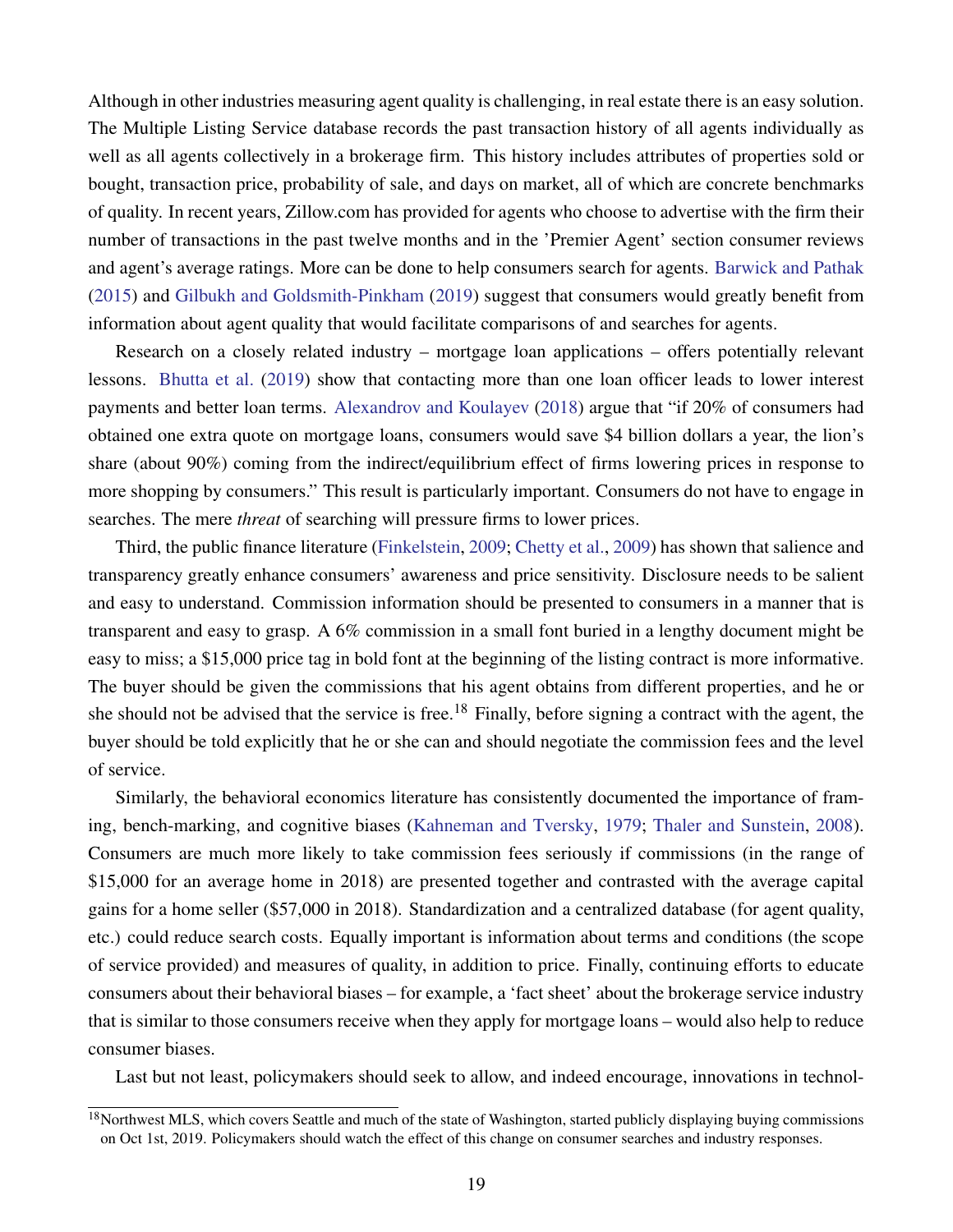ogy and business models.

### 6 Digital Platforms in the Real Estate Industry

Recently the real estate brokerage industry has received renewed interest from both regulatory agencies and the private sector. In June 2018, the Department of Justice and the Federal Trade Commission jointly hosted a public workshop on the competitiveness of the real estate industry.<sup>19</sup> In the spring of 2019, two separate class-action lawsuits were filed against NAR and leading brokerage firms regarding their rules for commission compensation. In the meantime, global venture capital investment in the real estate technology sector jumped from \$1.8 billion in 2015 to \$11.2 billion in 2018 (Source: CRETech). Together with eye-boggling investment from incumbents, the large amount of financial support is fueling exciting changes powered by modern techniques that are transforming this industry.

In this section, we discuss how issues raised in Sections 2 to 5 provide a lens to understand the implications of these events. Given the importance of data that plays a central role in these recent changes, we first analyze MLS and the repository of housing data, then we describe how they relate to digital platforms in the real estate sector.

Policymakers are concerned that the frictions in the traditional setting discussed above may limit innovation in digital platforms. Some debate whether digital platforms will mitigate or exacerbate these frictions, and to what extent lessons learned from the traditional market structure are relevant to the digital context [\(Morton et al.,](#page-26-18) [2019\)](#page-26-18). Consumers' ability to freely search for property information at low costs without any constraint or compromise is a pre-requisite for a competitive and efficient market. Our view is that some consumers will be able to use these websites and other low-cost solutions to substitute for services traditionally provided by buying brokers, and they will find cheaper solutions. At the same time, anecdotal evidence suggests that digital platforms raise prices once they achieve a significant market share. For example, Lianjia, a traditional brokerage with a rapidly growing digital arm, just announced that it would raise its fees in Beijing, where it enjoys a large market share. Finally, we describe a few recent innovations and identify how our discussion above provides a lens to understand the implications for market structure and consumer welfare.

#### 6.1 MLS as Platforms

The internet has become the buyer's de facto broker (Inmans 2018). A proliferation of websites in recent years has made real-estate information (number of houses on the market, estimated property values, past sale prices, and detailed property attributes), all previously held in the realm of professionals, readily available to consumers.

This proliferation of websites has benefited from a couple of factors. The first is a well-developed information structure called the Multiple Listing Service, which is a platform shared among real estate

<sup>19</sup>https://www.ftc.gov/news-events/events-calendar/2018/04/whats-new-residential-real-estate-b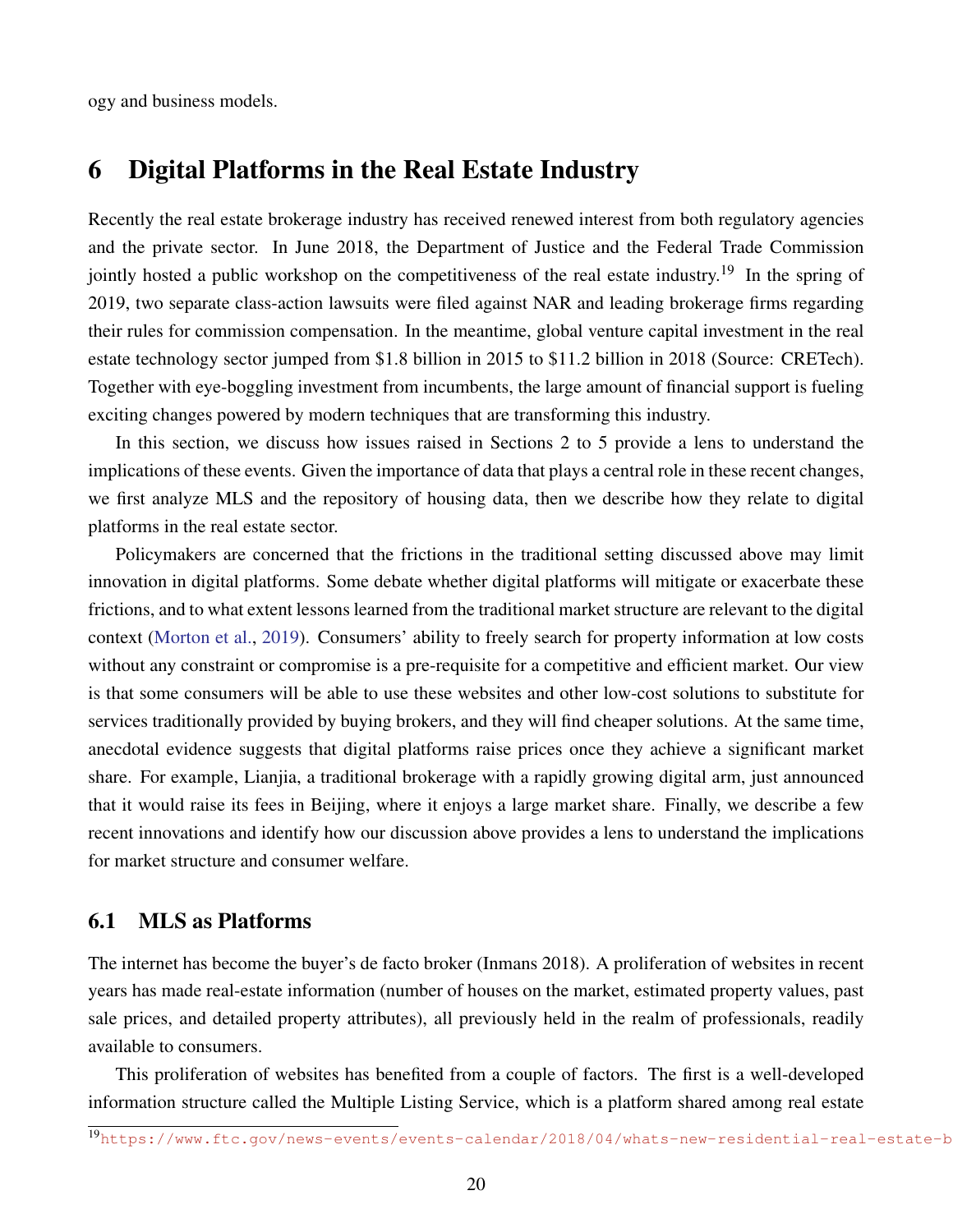brokers that distributes information about properties for sale. By the early 2000s when, e-commerce took off, about 700 MLSs covered all cities in the U.S., most of which were owned by NAR. When a seller signs a listing agreement with a listing agent, the agent takes photos of the property, uploads property attributes to the centralized local MLS platform, provides instructions, and shows commissions promised to any buying agent. Agents agree to share the listing information with all MLS members. The information is then disseminated to buyers and the public through buying brokers and various websites. The MLS, the essential repository of listing information, is arguably the most valuable asset in this industry. Access to MLS listings is regarded as a 'must-have' by realtors, most of whom pay a membership fee to access their local MLS and in some cases several local MLSs.

The second factor is a pro-competitive business environment that has allowed all brokers to have access to MLS listing information. In 2003, NAR adopted a policy that "allowed brokers to opt out of having their listings displayed on the virtual office websites (VOW) of other brokers, prohibited VOWs from referring consumers to other real estate professionals for a fee, and prohibited VOWs from displaying an advertisement for one broker on a page displaying the listing of another broker."(Johnson 2018) This was challenged by DOJ, which viewed these policies as anticompetitive and allowed traditional brokers to discriminate against rival brokers on the basis of their business model. NAR and DOJ reached a settlement agreement effective between 2008 and 2018 that "prohibits all REALTOR® associations and association-owned MLSs from impeding a broker's ability to operate a "VOW" (Johnson 2018).

Since then, NAR has adopted policies that allow property information (such as listings with a pending sales agreement and historical sales data) to be displayed on MLS participants' internet data exchange sites. Real estate portals, such as Zillow.com, Yahoo! Homes.com, and Realtor.com, also have benefited from being able to synchronize properties listed on regional MLSs. As a result, consumers can easily browse millions of properties on websites that provide accurate and timely information. The gains in consumer surplus, although difficult to quantify, are probably substantial, given that these websites have attracted hundreds of millions of visitors each month.<sup>20</sup> Through a series of impressive innovations, websites like Zillow.com and Redfin.com have combined property information with interactive maps, school ratings, estimated mortgage payments, and virtual tours, which has dramatically simplified the search process. Not surprisingly, in 2018, 88% of consumers preferred to start their property searches online before contacting an agent, even though both approaches are free (NAR 2018).

#### 6.2 Economics of Digital Platforms for Residential Brokerage

While not at the center of the recent debate about whether and how to regulate platform-based companies and the digital economy (see the Furman Report, the Stigler Report, and the Vestager Report), such discussion is clearly relevant to the real estate brokerage industry, whose most valuable asset is undeniably the body of listing information in the MLS system and other digital platforms.

<sup>20</sup> According to Statista.com [https://www.statista.com/statistics/381468/](https://www.statista.com/statistics/381468/most-popular-real-estate-websites-by-monthly-visits-usa/) [most-popular-real-estate-websites-by-monthly-visits-usa/](https://www.statista.com/statistics/381468/most-popular-real-estate-websites-by-monthly-visits-usa/), the six most popular real estate websites attracted 108 million visitors in January 2019.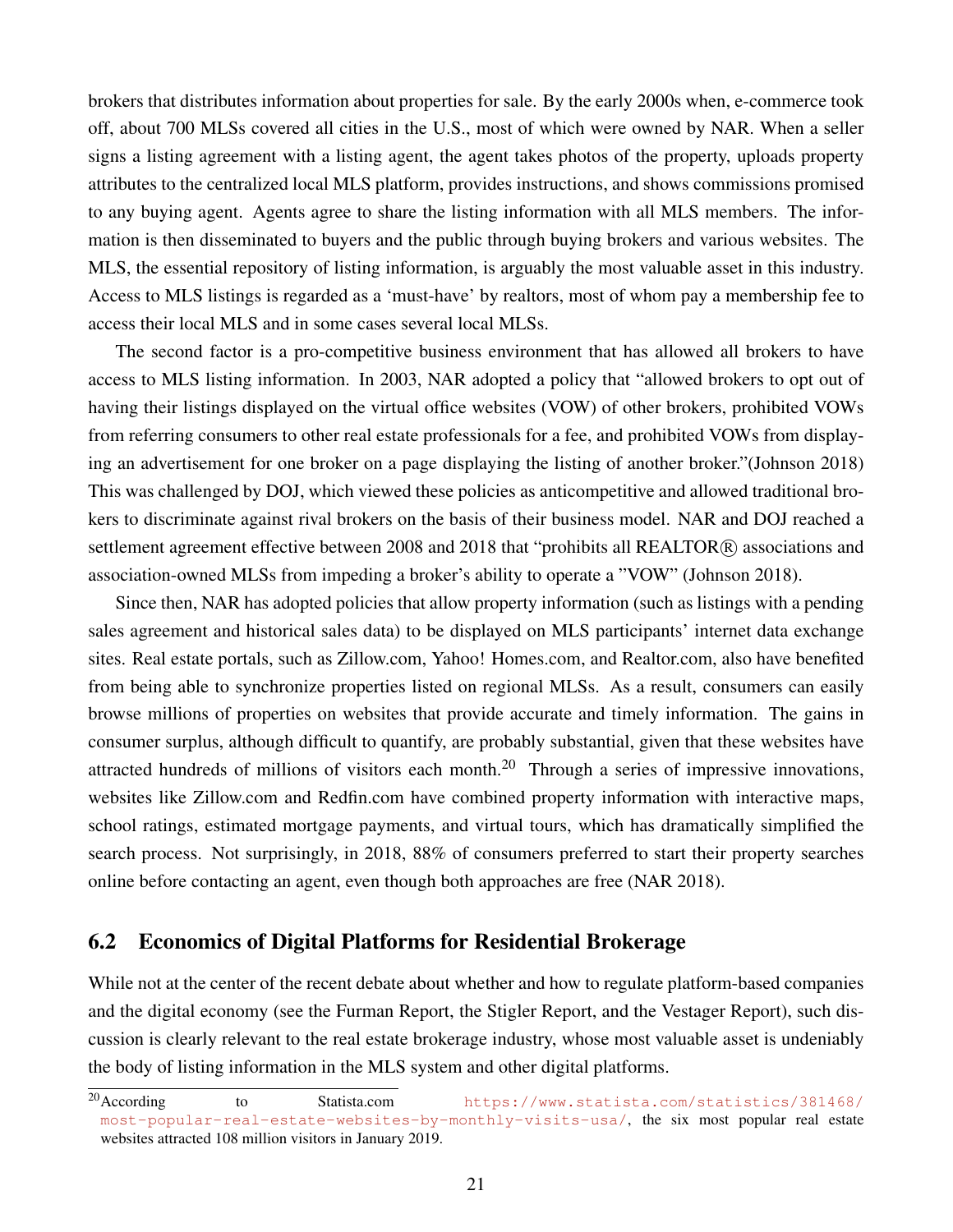Like information on weather and stock markets, listing information shares a non-rival property. One buyer consumes the information but this does not prevent other buyers from consuming it at the same time. Consequently, it is in the seller's best interest to disseminate the information as widely as possible. Although there is no consensus about who owns the information, whether sellers or their brokers do so, society is best served when houses are matched with buyers who have the highest willingness to pay at the lowest cost possible. Any restraint that limits dissemination is unlikely to be pro-competitive.

A signature feature of the digital platform-based economy is that the massive returns to scale production of information goods and services often requires a sizable fixed cost and little variable cost. In other words, when an additional user is served, costs do not go up proportionately. Once a listing agent or a seller enters into MLS information of the listed property, such information can be distributed to millions of consumers at zero cost. In addition, machine learning tools yield better insights when trained on larger datasets. Firms with access to data from millions of consumers will be able to predict much better than smaller firms the type of houses that a particular buyer is seeking or the market price of a property, and they can raise the quality of their services in ways that smaller firms cannot. This could further enhance the market power of big firms.

The greater scale benefits will have to be weighed against the potential barriers imposed by large incumbents. Platforms generally derive revenues from providing complementary services to users on their platforms. Of course, large incumbents could limit innovation in the industry by strategies such as tying, wherein the firm ties complementary services to its platform, at the expense of competitors that provide similar services.

In several empirical papers that could be relevant to the real estate brokerage industry, researchers examine the market power of aggregators. [Kim and Luca](#page-26-20) [\(2019\)](#page-26-20) examine the implications of Google's decision to tie its new reviews product to its search engine. Google's exclusion of downstream competitors reduced the share of Yelp's traffic from Google relative to traffic from Bing and Yahoo (which do not exclude other companies' reviews). Also, Google reviews expanded faster than Yelp and TripAdvisor during the period in which Google banned these (and other) reviews providers. Notably, they find that users prefer the version that does not eliminate competitor reviews. Elsewhere, [Athey et al.](#page-25-20) [\(2017\)](#page-25-20) examine the shutdown of Google News in Spain in 2014, which led to a decline in the country's overall news consumption. Readers can replace some but not all of the types of news that they previously read. They read less breaking news, less hard news, and less news that is not well covered on their favorite news publishers.

#### 6.3 New Innovations

The real estate brokerage industry is at the brink of exciting changes. As the industry adopts modern techniques powered by digital platforms, we see around us a long list of head-spinning changes. Here are just a few examples.

• One stop service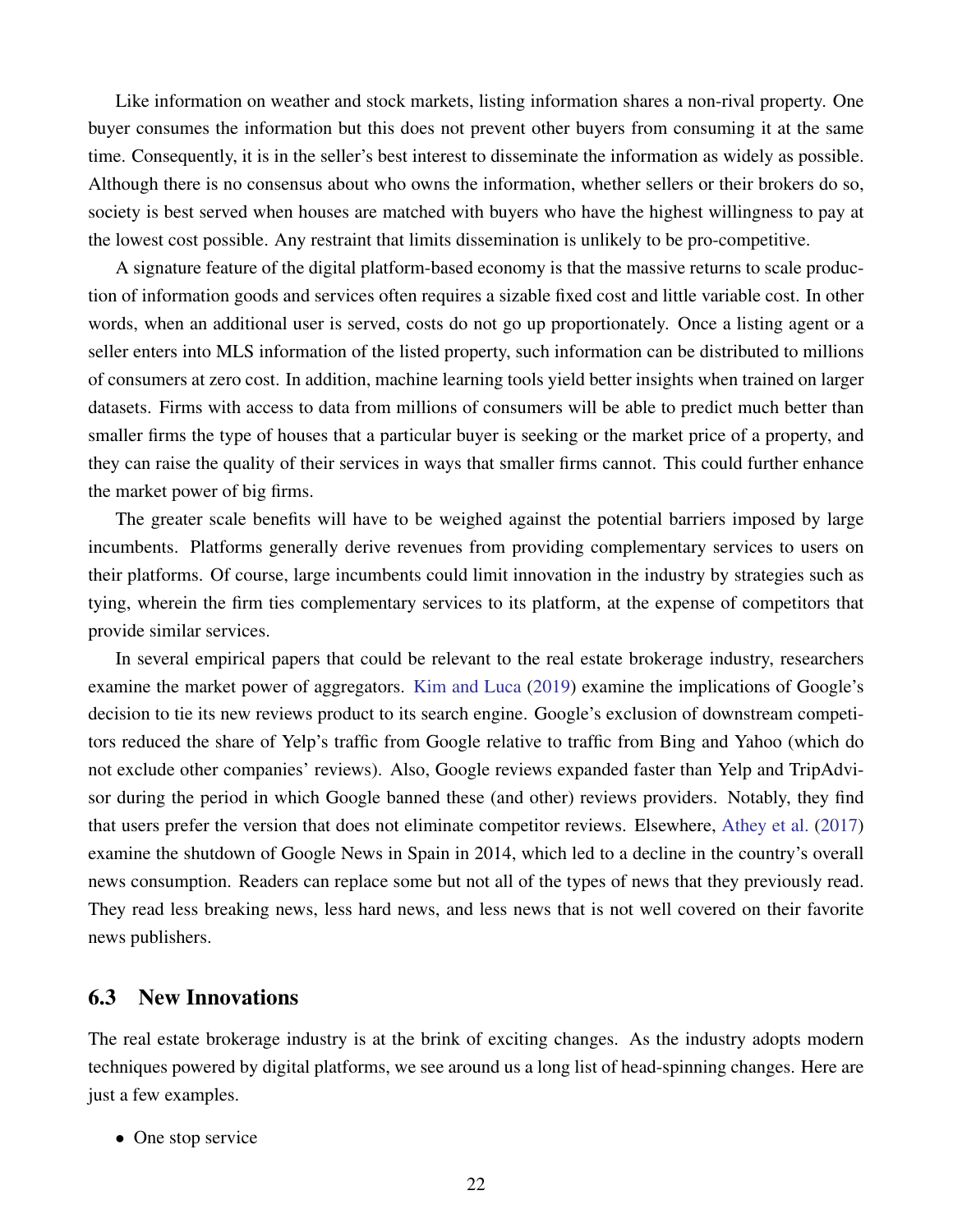Housing transactions are complicated and take a painfully long time because many parties are involved. Companies now offer streamlined one-stop services that greatly simplify the procedures households need to go through, from inspections to obtaining title insurances, lawyers, mortgage applications, and the final closing. Some also provide 'post-sale' services that help consumers with move-in, renovation, and appliance purchases.

• Flat-Fee, discount, fee-for-service, and rebates

While these companies have always existed, we are now seeing an increasing number of firms that offer non-traditional service models tailored to consumers' needs. Buyers and sellers can choose a la carte or a range of bundled services that include MLS listings with professionally written descriptions, staging, buyer funds verification and background checks, property showings, and negotiation support.

• *i*-buy programs

As discussed in Section [3.1,](#page-7-0) some sellers, who appear to be overly risk-averse and perhaps impatient, seem willing to pay to sell their house quickly and with less uncertainty. Whether this reflects consumer biases or credit constraints, firms are responding to this demand for liquidity and certainty by offering instant cash purchasing (no staging, renovation, or marketing required) for a discount and the flexibility of seller-desired closing dates.

• Virtual tours

High-resolution and interactive 3-D virtual tours make it possible for buyers to purchase real estate without visiting it physically. Some software allows consumers to view the natural light at different times of the day and even during different times of the year. <sup>21</sup> A significant advantage of these virtual software and automation techniques is that technological progress is quickly reducing their cost and making it easier to scale up the size of the operation. These innovations also allows realtors to expand their geographical territory and serve customers in different cities. Thus, the real estate brokerage industry could become national or potentially global.

• Blockchain technology

The decentralized blockchain technology could automate the process of transferring real estate titles and financial assets, remove human interactions, and significantly reduce the cost of real estate transactions.

It might take years for researchers and policymakers to fully grasp the impact of these new phenomena on the industry and households. Just as the Internet and mobile and social technology have disrupted other traditional industries and allowed consumers to reap the benefit of technology advances, so, we

<sup>&</sup>lt;sup>21</sup> According to a survey conducted by Redfin (<https://www.redfin.com/blog/sight-unseen-in-2017/>), 53% of successful buyer survey correspondents in Los Angeles made an offer without seeing the house in 2017.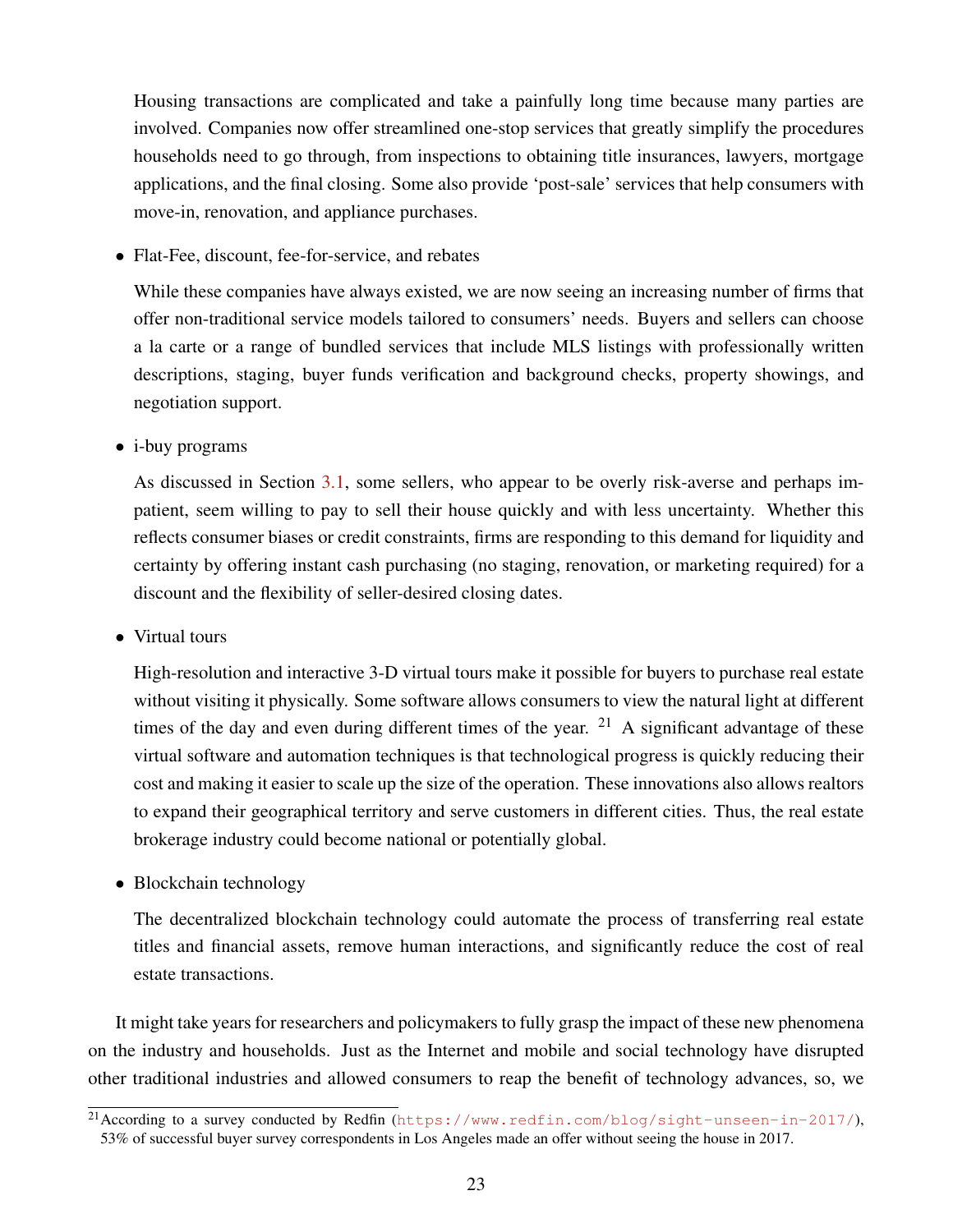hope, digital changes in the real estate brokerage industry may someday help consumers in the U.S. buy and sell properties at a fraction of the cost they pay today.

### 7 Conclusions

As a financial service industry with over \$100 billions of commission revenues that serves five to six million new and used-home sales annually, the real estate brokerage industry has recently attracted welldeserved attention from both private investors and public agencies. One of the most exciting trends in this industry is the entrance and expansion of tech companies that have the potential to improve efficiency significantly.

Thus, this is a propitious moment to reflect on frictions that have existed in this industry and experiment with market design and changes that could improve market efficiency, not only through importing design features from other countries, but also by considering innovations that firms are bringing to markets. Research on the efficiency of the real estate brokerage industry offers researchers an exciting opportunity to contribute to society's well-being.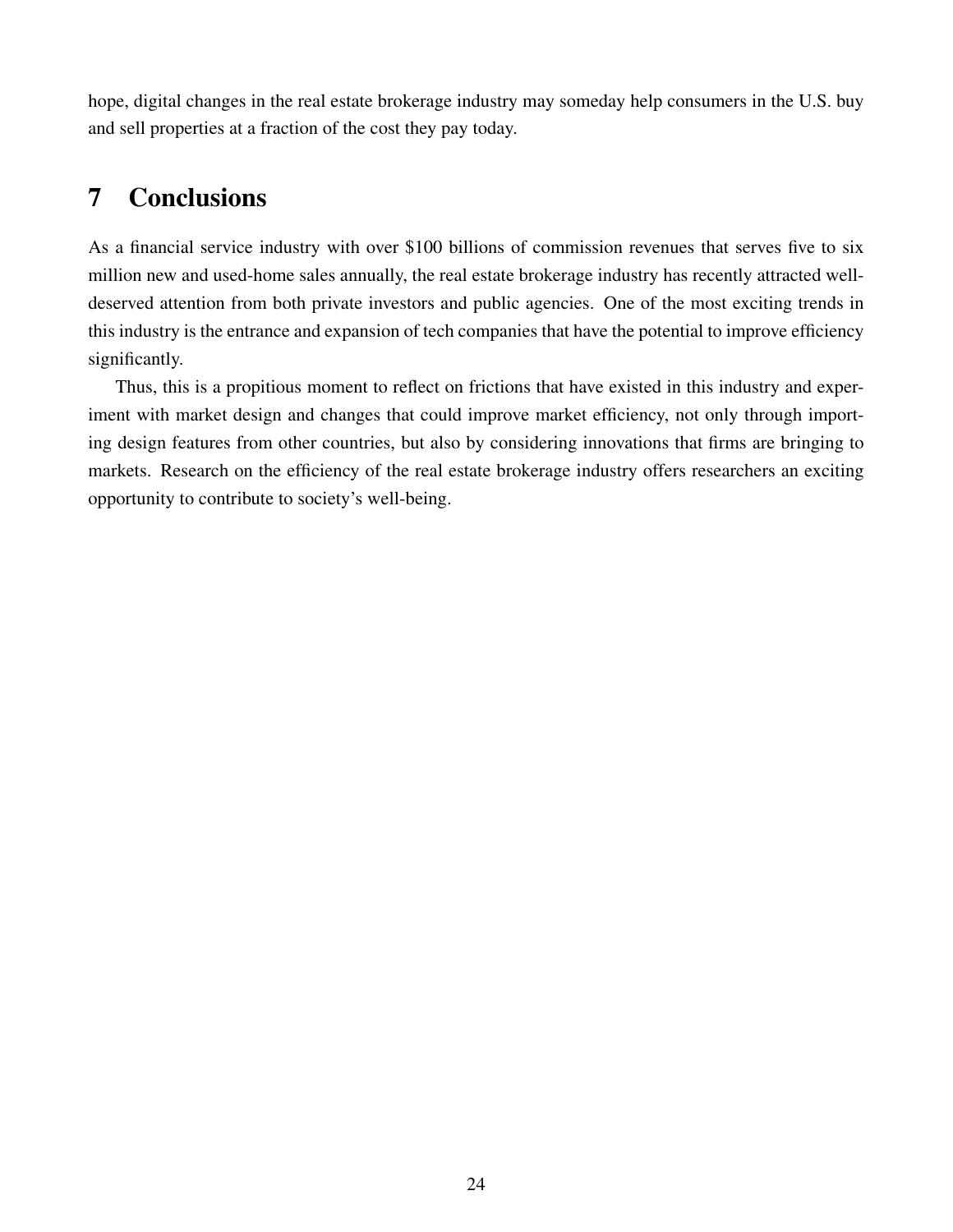### References

- <span id="page-25-7"></span>Akerlof, G. A. and R. J. Shiller (2015). *Phishing for Phools: The Economics of Manipulation and Deception*. Princeton, Princeton University Press.
- <span id="page-25-18"></span>Alexandrov, A. and S. Koulayev (2018). No shopping in the u.s. mortgage market: Direct and strategic effects of providing more information. Consumer Financial Protection Bureau Office of Research Working Paper No. 2017-01.
- <span id="page-25-20"></span>Athey, S., M. Mobius, and J. Pal (2017). The impact of aggregators on internet news consumption. Working Paper.
- <span id="page-25-11"></span>ATTOM (2019). U.S. Home Sellers Realized Average Price Gain of \$57,500 in First Quarter of 2019, Down Slightly from Last Quarter. Accessed online on 21 August 2019, available at: https://www.attomdata.com/news/market-trends/q1-2019-u-s-home-sales-report/.
- <span id="page-25-15"></span>Barwick, P. J. and P. Pathak (2015). The Cost of Free Entry: An Empirical Study of Real Estate Agents in Greater Boston. *The RAND Journal of Economics 46*(1), 103–145.
- <span id="page-25-0"></span>Barwick, P. J., P. A. Pathak, and M. Wong (2017, July). Conflicts of interest and steering in residential brokerage. *American Economic Journal: Applied Economics 9*(3), 191–222.
- <span id="page-25-14"></span>Benmelech, E., A. Guren, and B. T. Melzer (2017). Making the house a home: The stimulative effect of home purchases on consumption and investment. NBER Working Paper No. 23570.
- <span id="page-25-16"></span>Besley, T., N. Meads, and P. Surico (2014). The incidence of transaction taxes: Evidence from a stamp duty holiday. *Journal of Public Economics 119*(C), 61–70.
- <span id="page-25-10"></span>Best, M. C. and H. J. Kleven (2018). Housing market responses to transaction taxes: Evidence from notches and stimulus in the u.k. *Review of Economic Studies 85*, 157–193.
- <span id="page-25-17"></span>Bhutta, N., A. Fuster, and A. Hizmo (2019). Paying too much? price dispersion in the us mortgage market. Working Paper.
- <span id="page-25-9"></span>Busse, M., J. Silva-Risso, and F. Zettelmeyer (2006). \$1,000 Cash Back: The Pass-Through of Auto Manufacturer Promotions. *American Economic Review 96(4)*, 1253–1270.
- <span id="page-25-6"></span>Campbell, J. Y., H. E. Jackson, B. C. Madrian, and P. Tufano (2011). Consumer financial protection. *Journal of Economic Perspectives 25*(1), 91–114.
- <span id="page-25-8"></span>Chetty, R., A. Looney, and K. Kroft (2009, September). Salience and taxation: Theory and evidence. *American Economic Review 99*(4), 1145–77.
- <span id="page-25-2"></span>Christie, W. G. and P. H. Schultz (1994). Why do NASDAQ Market Makers Avoid Odd-Eighth Quotes? *The Journal of Finance 49*(5), 1813–1840.
- <span id="page-25-1"></span>Delcoure, N. and N. G. Miller (2002). International Residential Real Estate Brokerage Fees and Implications for the U.S. Brokerage Industry. *International Real Estate Review 5(1)*, 12–39.
- <span id="page-25-3"></span>Duvall, J. (2019, March). Trends in the expenses and fees of funds, 2018. *Investment Company Institute Research Perspective 25*(1).
- <span id="page-25-4"></span>Federal Trade Commission (FTC) (1983). The Residential Real Estate Brokerage Industry. Accessed online on 27 May 2015, available at: http://catalog.hathitrust.org/Record/001831349.
- <span id="page-25-13"></span>Ferreira, F. (2010). You can take it with you: Proposition 13 tax benefits, residential mobility, and willingness to pay for housing amenities. *Journal of Public Economics 94(9-10)*, 661–673.
- <span id="page-25-12"></span>Ferreira, F., J. Gyourko, and J. Tracy (2010). Housing busts and household mobility. *Journal of Urban Economics 68(1)*, 34–45.
- <span id="page-25-19"></span>Finkelstein, A. (2009, 08). E-ztax: Tax salience and tax rates\*. *The Quarterly Journal of Economics 124*(3), 969–1010.
- <span id="page-25-5"></span>Genesove, D. and C. Mayer (1997). Equity and Time to Sale in the Real Estate Market. *The American Economic*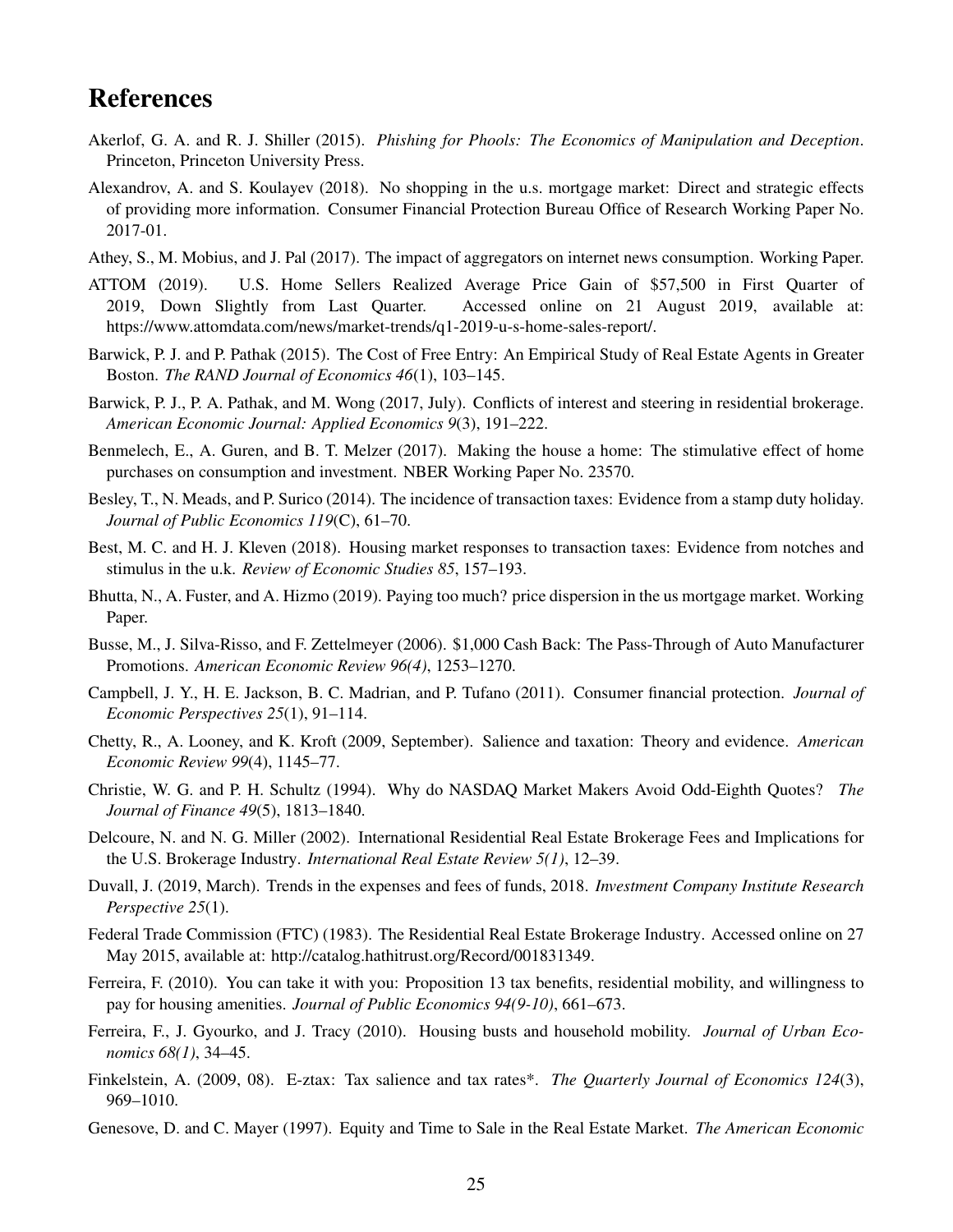*Review 87*(3), 255–269.

- <span id="page-26-12"></span>Genesove, D. and C. Mayer (2001). Loss Aversion and Seller Behaviour: Evidence from the Housing Market. *The Quaterly Journal of Economics 116*(4), 1223–1260.
- <span id="page-26-1"></span>Gilbukh, S. and P. Goldsmith-Pinkham (2019). Heterogeneous real estate agents and the housing cycle. Yale University Working Paper.
- <span id="page-26-14"></span>Gustman, A. L., T. L. Steinmeier, and N. Tabatabai (2010). Financial knowledge and financial literacy at the household level. NBER working paper 16500.
- <span id="page-26-10"></span>Han, L. and S.-H. Hong (2016). Understanding In-House Transactions in the Real Estate Brokerage Industry. *RAND Journal of Economics 29*(4), 564–578.
- <span id="page-26-9"></span>Han, L. and W. C. Strange (2015). The Microstructure of Housing Market: Search, Bargaining, and Brokerage. In V. H. Gilles Duranton and W. C. Strange (Eds.), *Handbook of Regional and Urban Economics*, Volume 5. Elsevier.
- <span id="page-26-5"></span>Hatfield, J. W., S. D. Kominers, R. Lowery, and J. M. Barry (2019). Collusion in markets with syndication. Working Paper.
- <span id="page-26-8"></span>Hendel, I., A. Nevo, and F. Ortalo-Magné (2009). The Relative Performance of Real Estate Marketing Platforms: MLS versus FSBOMadison.com. *American Economic Review 99*(5).
- <span id="page-26-15"></span>Hilber, C. and T. Lyytikainen (2017). Transfer taxes and household mobility: Distortion on the housing or labor market? *Journal of Urban Economics 101*, 57–73.
- <span id="page-26-7"></span>Himmelberg, C., C. Mayer, and T. Sinai (2005). Assessing High House Prices: Bubbles, Fundamentals and Misperceptions. *Journal of Economic Perspectives 19*(4), 67–92.
- <span id="page-26-17"></span>Hsieh, C.-T. and E. Moretti (2003). Can Free Entry Be Inefficient? Fixed Commission and Social Waste in the Real Estate Industry. *Journal of Political Economy 111(5)*, 1076–1122.
- <span id="page-26-6"></span>Jones, C. M. (2002). A Century of Stock Market Liquidity and Trading Costs .
- <span id="page-26-19"></span>Kahneman, D. and A. Tversky (1979, March). Prospect theory: An analysis of decision under risk. *Econometrica 47*(2), 263–292.
- <span id="page-26-20"></span>Kim, H. and M. Luca (2019). Product quality and entering through tying: Experimental evidence. *Management Science 65(2)*, 596–603.
- <span id="page-26-16"></span>Kopczuk, W. and D. Munroe (2015). Mansion Tax: The Effect of Transfer Taxes on the Residential Real Estate Market. *American Economic Journal: Economic Policy 7(2)*, 214–257.
- <span id="page-26-11"></span>Levitt, S. and C. Syverson (2008a). Market Distortions when Agents are Better Informed: The Value of Information in Real Estate Transactions. *Review of Economics and Statistics 90*, 599–611.
- <span id="page-26-0"></span>Levitt, S. and C. Syverson (2008b). Antitrust Implications of Home Seller Outcomes when using Flat-Fee Real Estate Agents. *Brookings-Wharton Papers on Urban Affairs*.
- <span id="page-26-18"></span>Morton, F. S., P. Bouvier, A. Ezrachi, B. Jullien, R. Katz, G. Kimmelman, D. Melamed, and J. Morgenstern (2019). Study of Digital Platforms: Market Structure and Antitrust Subcommittee. Stigler Center for the Study of the Economy and the State, available at: https://research.chicagobooth.edu/-/media/research/stigler/pdfs/marketstructure-report.pdf?la=enhash=E08C7C9AA7367F2D612DE24F814074BA43CAED8C.
- <span id="page-26-3"></span>National Association of Realtors (NAR) (2006). 2006 Profile of Home Buyers and Sellers.
- <span id="page-26-4"></span>National Association of Realtors (NAR) (2015). Home Buyer and Seller Generational Trends. Accessed online, available at: http://www.realtor.org/reports/highlights-from-the-2014-profile-of-home-buyers-and-sellers.
- <span id="page-26-2"></span>National Association of Realtors (NAR) (2018). 2018 Profile of Home Buyers and Sellers. Accessed online, available at: http://www.realtor.org/reports/highlights-from-the-2018-profile-of-home-buyers-and-sellers.
- <span id="page-26-13"></span>Pope, D. G., J. C. Pope, and J. R. Sydnor (2015). Focal points and bargaining in housing markets. *Games and Economic Behavior 93*(C), 89–107.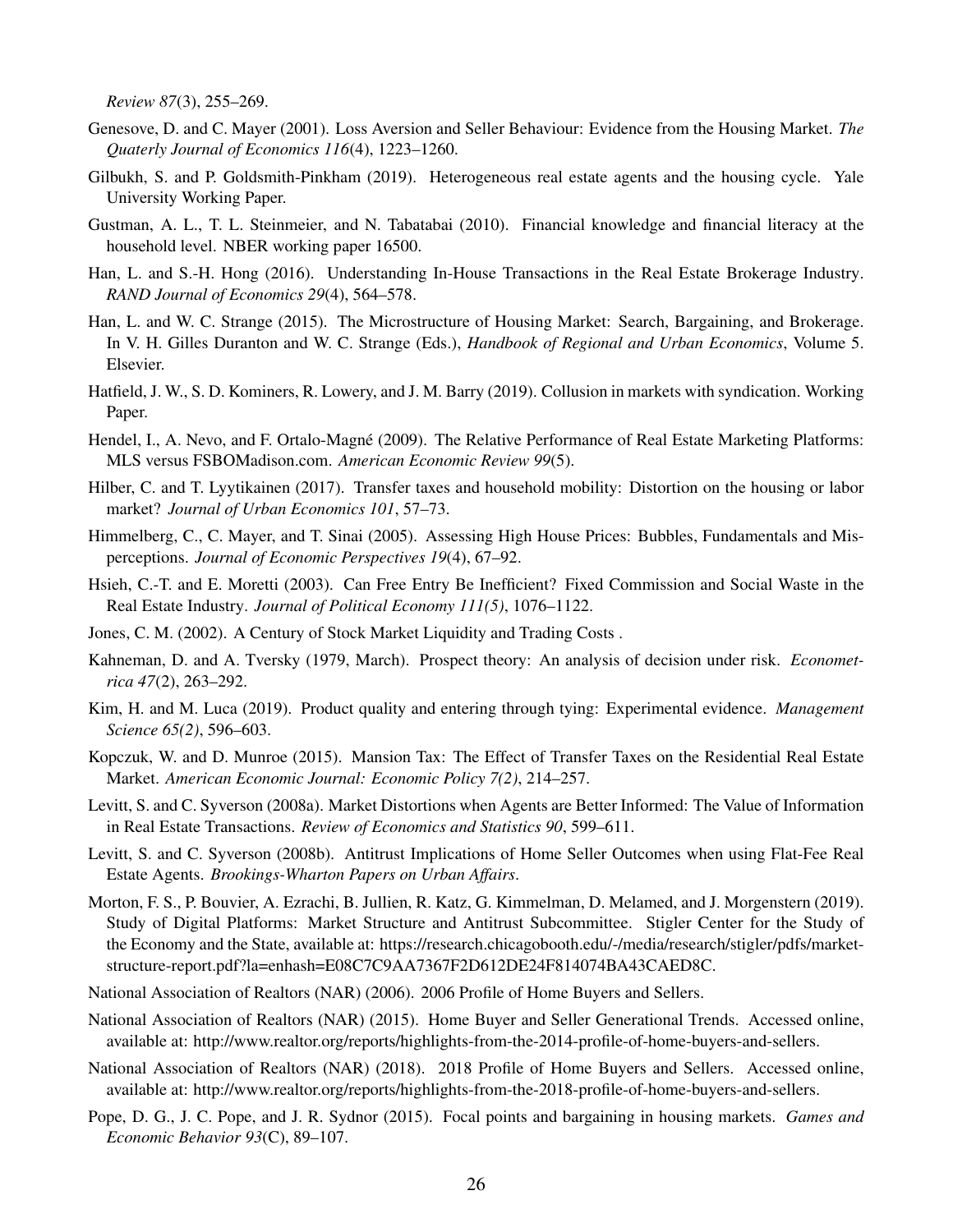<span id="page-27-2"></span>Thaler, R. H. and C. R. Sunstein (2008, March). Nudge: Improving decisions about health, wealth, and happiness. *Constitutional Political Economy 4*, 263–292.

<span id="page-27-0"></span>The Wall Street Journal (2016). Real-estate agent commissions around the world.

<span id="page-27-1"></span>Zillow (2019). Website.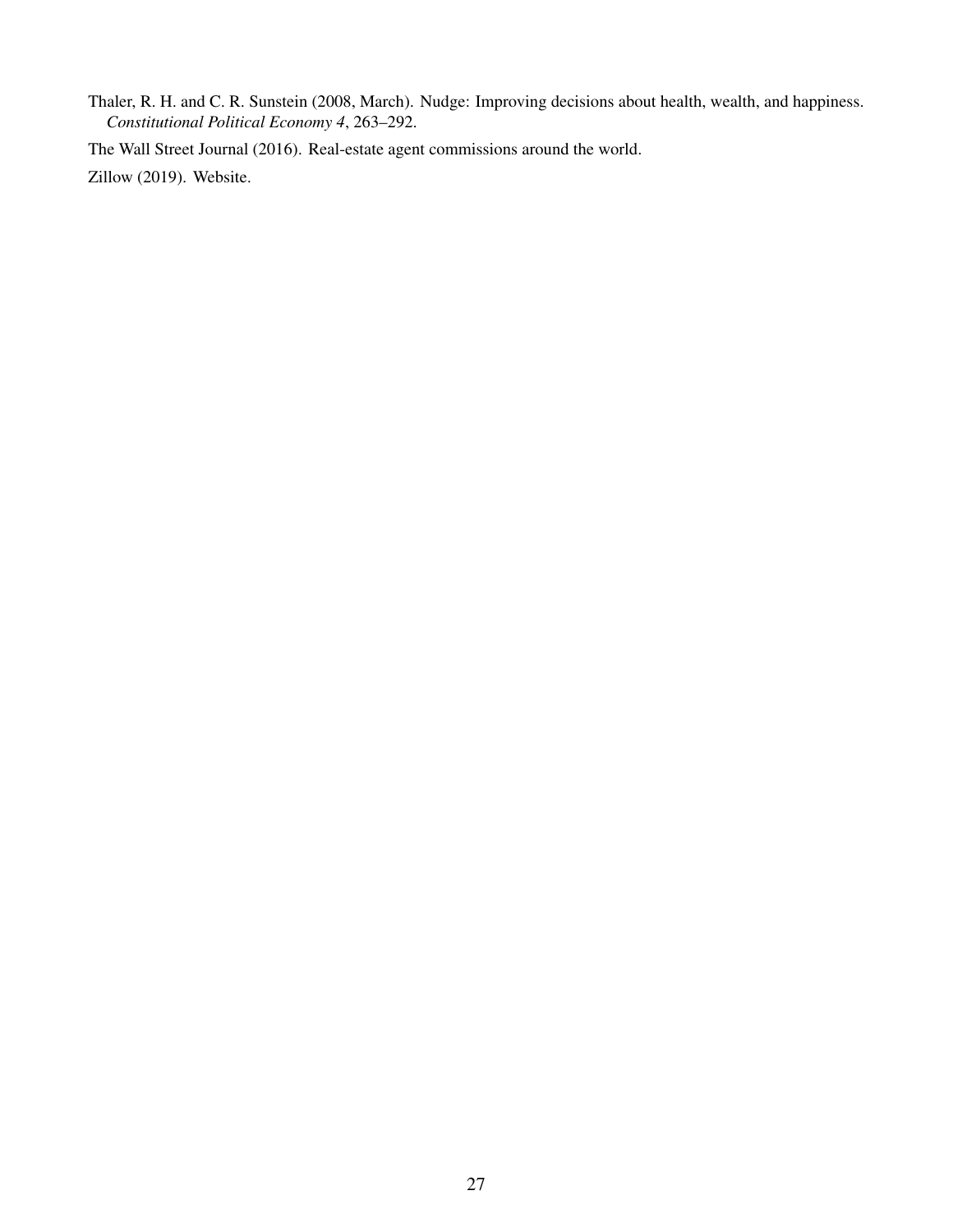# <span id="page-28-0"></span>Tables



Figure 1: Commission rates over time

Notes: This figure reports the yearly average buying agent commission for all MLS listings in the city of Boston.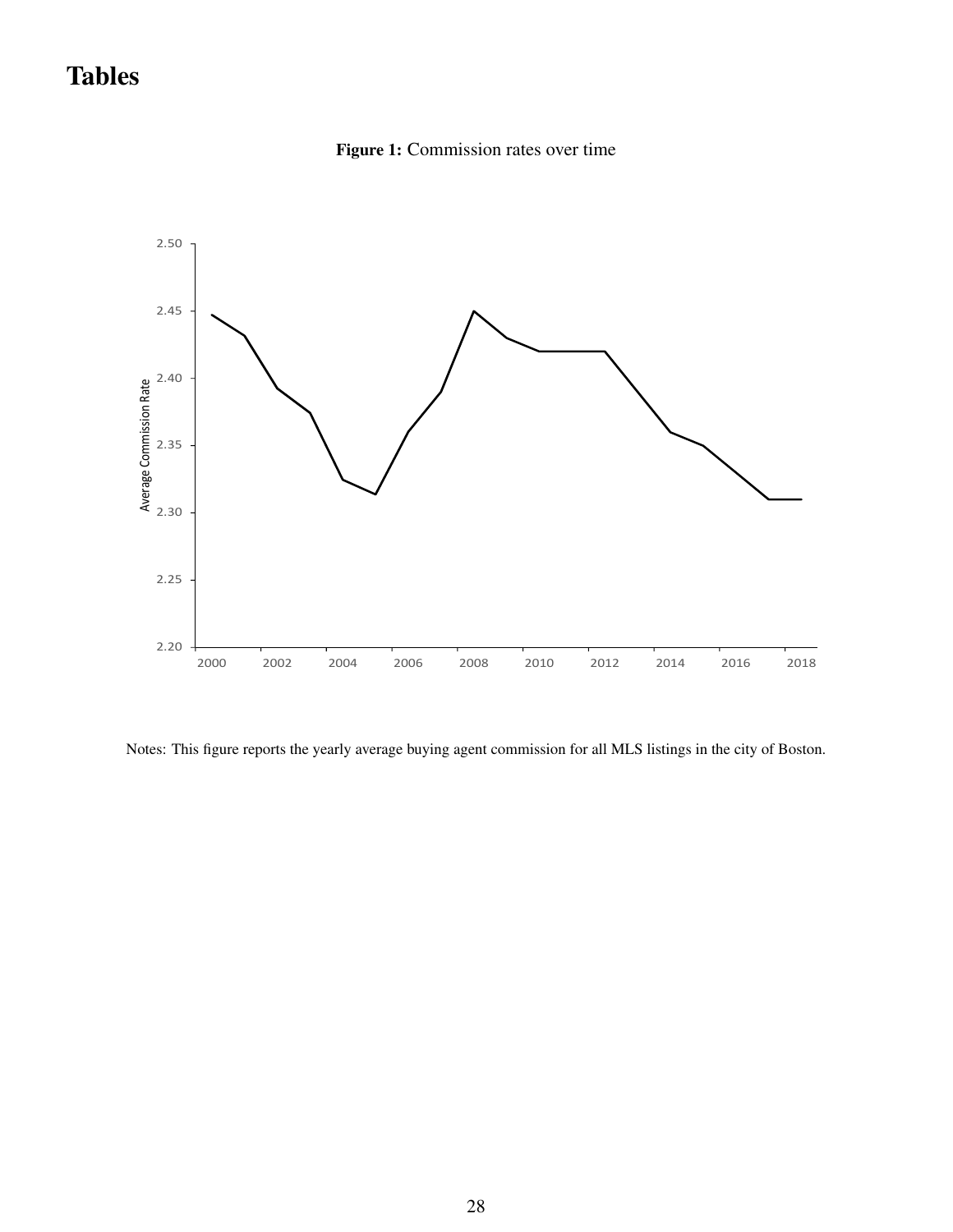

<span id="page-29-0"></span>Figure 2: Cumulative days on market for sold listings (initially high versus initially low commission rate)

Notes: The dark (light) grey bars correspond to properties that initially list at low (high) commission rates. Each bar represents the percent of listings sold within a 30-day bin, except the last pair of bars to the right that indicates the percent of listings sold in 180 days or more. Reproduced from Barwick et al. (2017)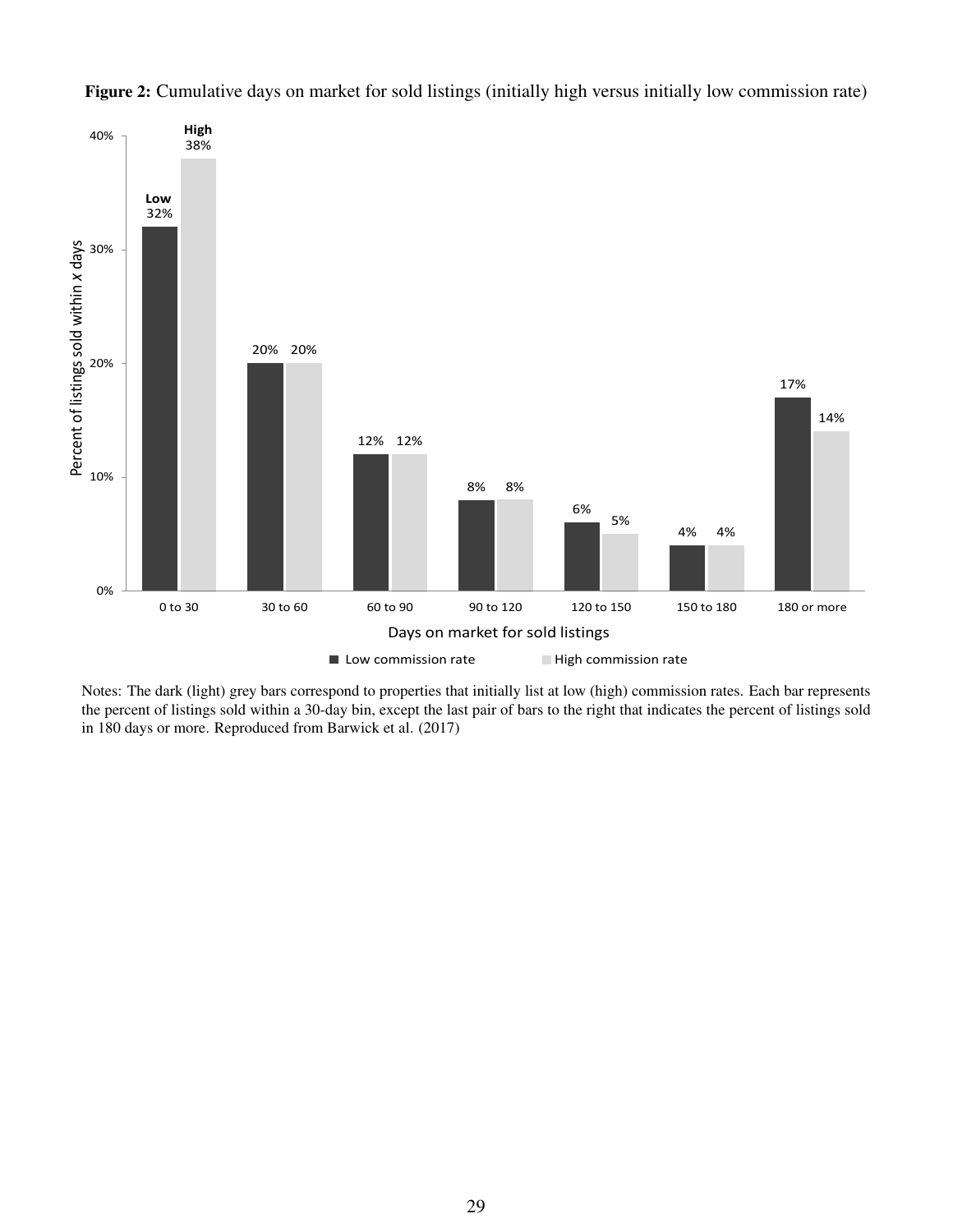<span id="page-30-0"></span>

**Figure 3:** Growth paths for high and low commission entrants

Notes: Entrants are firms that first appear in our sample in 1999 or later. We classify entrants into the *high commission rate* group and *low commission rate* group using their commission rates in the first three years. Entrant *i* is in the *high commission rate* group (or *low commission rate* group) if its fraction of high commission listings in the first three years is in the top 25% (bottom 25%) among all entrants in the same market. An entrant's top-revenue-quartile status is defined using its listing commission revenue in a market and year against all offices in the same market-year. Reproduced from Barwick et al. (2017)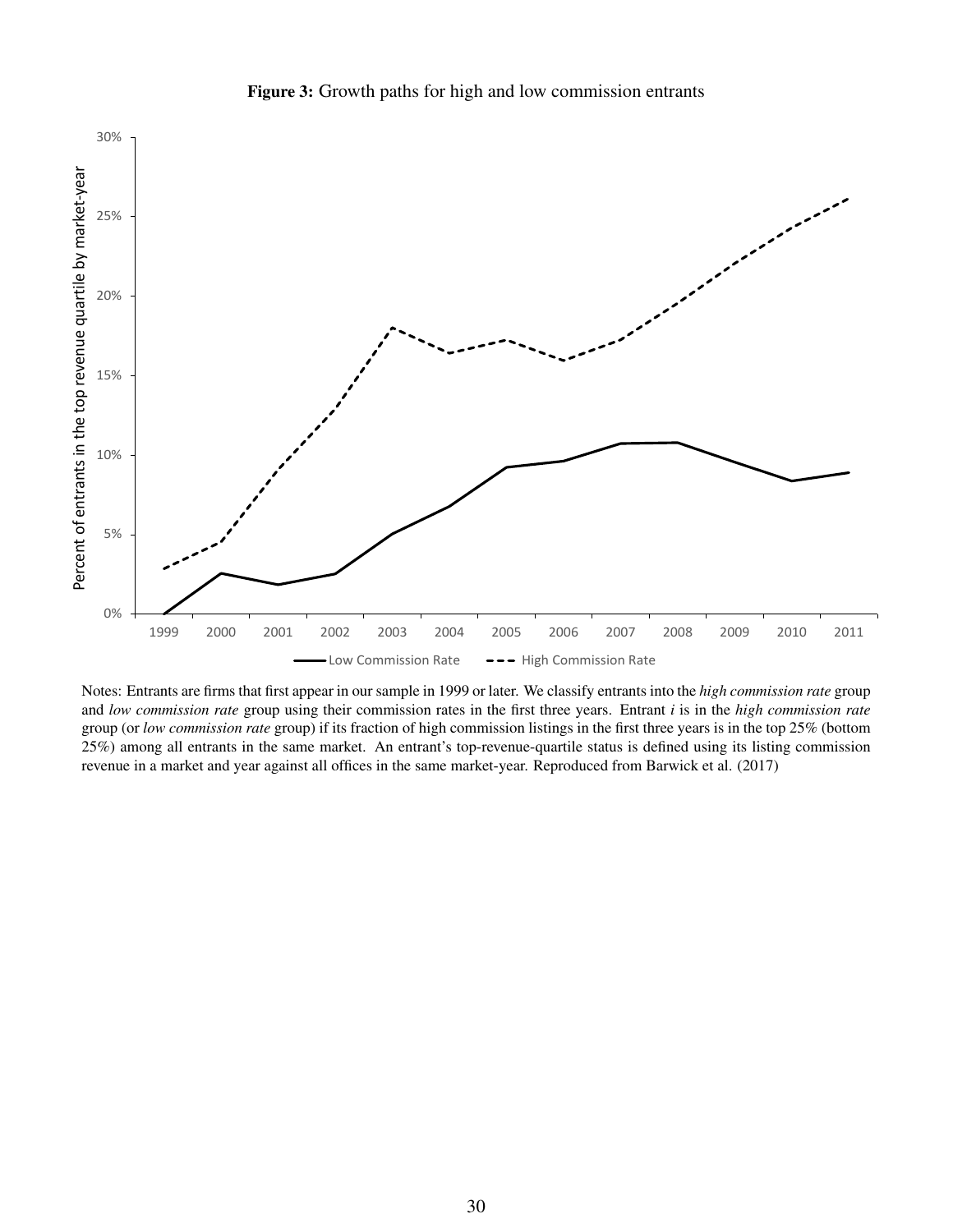| Dependent variable:             | <b>Commission rate</b> |        |         |            |           |
|---------------------------------|------------------------|--------|---------|------------|-----------|
|                                 | (1)                    | (2)    | (3)     | (4)        | (5)       |
|                                 |                        |        |         |            |           |
| CR4                             | $0.25***$              |        |         |            |           |
|                                 | (0.07)                 |        |         |            |           |
| Predicted sale probability      |                        | 0.10   | $-0.05$ |            |           |
|                                 |                        | (0.09) | (0.14)  |            |           |
| Agent experience (years)        |                        |        |         | $0.001***$ | $0.001**$ |
|                                 |                        |        |         | (0.0003)   | (0.0004)  |
| Agent experience (sales volume) |                        |        |         |            | $-0.0004$ |
|                                 |                        |        |         |            | (0.001)   |
| N                               | 653475                 | 653475 | 344832  | 344832     | 344832    |
| R-squared.                      | 0.08                   | 0.25   | 0.59    | 0.59       | 0.59      |
|                                 |                        |        |         |            |           |
| Property controls               | Y                      | Y      | Y       | Y          | Y         |
| Market controls                 | N                      | Y      | Y       | Y          | Y         |
| Market, Year FE                 | N                      | Y      | Y       | Y          | Y         |
| Property FE                     | N                      | N      | Y       | Y          | Y         |

<span id="page-31-0"></span>Table 1: Relationship between commission rate and market, property, and agent Attributes

Notes: This table reports OLS regressions at the listing level with the buying agent commission rate as the dependant variable. Column 1 controls for property characteristics (number of bedrooms, number of bathrooms, etc.). Column 2 adds controls for market conditions over time (inventory-to-sale ratio and an aggregate price index) as well as market, year, and month fixed effects. Column 3 adds property fixed effects and restricts the sample for listings that occur more than once. The main regressors are concentration ratio at the market-year level (column 1), the predicted sale probability (predicted using the controls in columns 2 and 3, respectively), agent experience measured in years (column 4), and the log of cumulative past transaction volume (column 5). Standard errors are clustered at the market level (columns 1 and 2) and at the property level thereafter.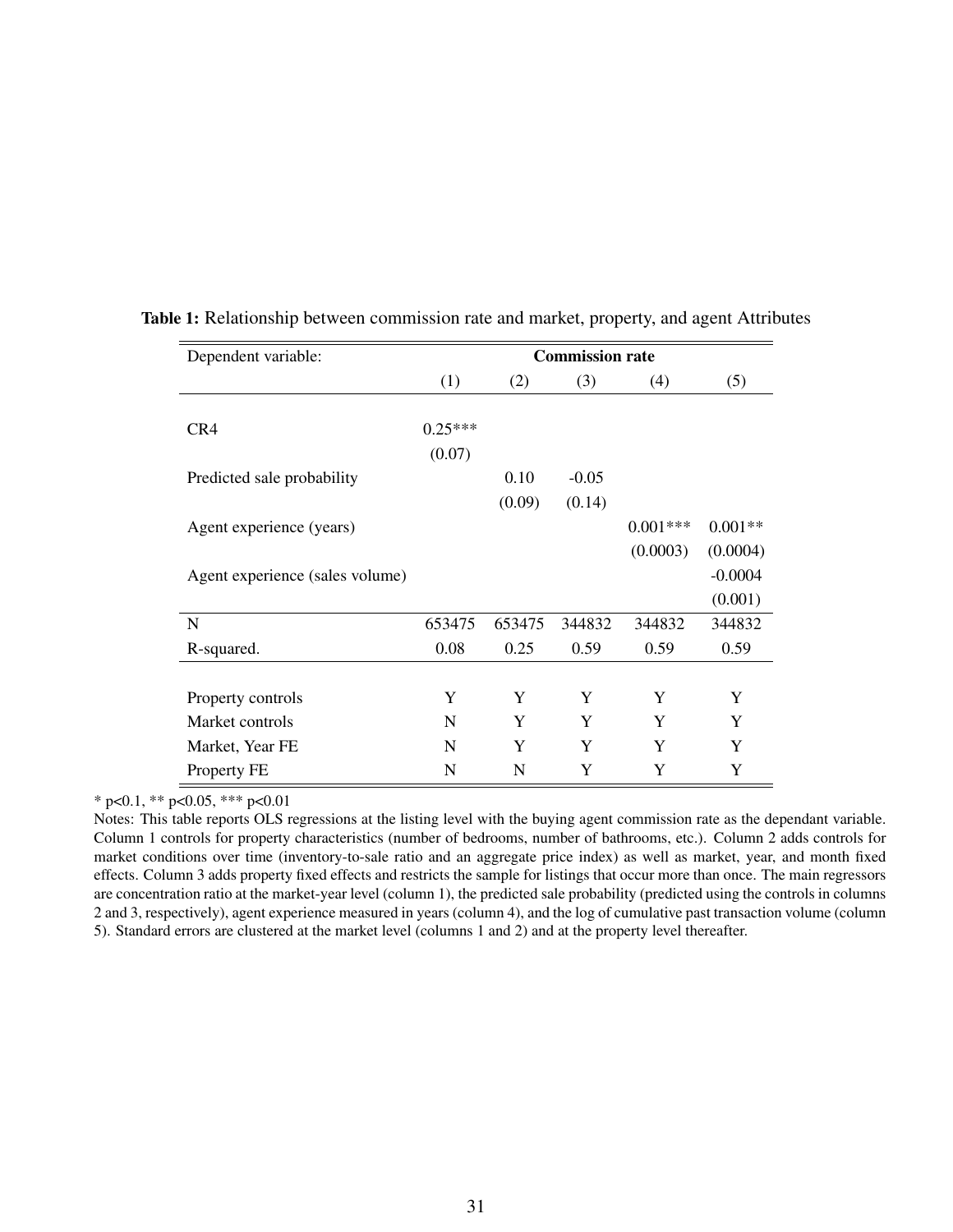<span id="page-32-0"></span>

|                          | (1)                          | (2)            | (3)                         | (4)         | (5)         | (6)         |
|--------------------------|------------------------------|----------------|-----------------------------|-------------|-------------|-------------|
|                          |                              |                |                             |             |             |             |
|                          | Panel A: Probability of sale |                |                             |             |             |             |
| Low commission listings  | $-0.09***$                   | $-0.07***$     | $-0.09***$                  | $-0.06***$  | $-0.05***$  | $-0.05***$  |
|                          | (0.003)                      | (0.003)        | (0.004)                     | (0.003)     | (0.003)     | (0.003)     |
|                          |                              |                |                             |             |             |             |
| ${\bf N}$                | 653475                       | 653475         | 344832                      | 344832      | 344832      | 344832      |
| R-squared                | 0.08                         | 0.10           | 0.46                        | 0.51        | 0.51        | 0.51        |
|                          |                              |                |                             |             |             |             |
|                          |                              |                | Panel B: Ln(Days on market) |             |             |             |
|                          |                              |                |                             |             |             |             |
| Low commission listings  | $0.13***$                    | $0.11***$      | $0.14***$                   | $0.12***$   | $0.12***$   | $0.12***$   |
|                          | (0.01)                       | (0.01)         | (0.02)                      | (0.02)      | (0.02)      | (0.02)      |
| $\mathbf N$              | 419116                       | 419116         | 136624                      | 136624      | 136624      | 136624      |
| R-squared                | 0.11                         | 0.14           | 0.56                        | 0.56        | 0.57        | 0.57        |
|                          |                              |                |                             |             |             |             |
|                          | Panel C: Ln(Sale price)      |                |                             |             |             |             |
|                          |                              |                |                             |             |             |             |
| Low commission listings  | $0.06***$                    | $0.01***$      | $0.03***$                   | $-0.0006$   | 0.0003      | 0.0003      |
|                          | (0.004)                      | (0.002)        | (0.002)                     | (0.001)     | (0.001)     | (0.001)     |
|                          |                              |                |                             |             |             |             |
| $\mathbf N$              | 421329                       | 421329         | 137085                      | 137085      | 137085      | 137085      |
| R-squared                | 0.45                         | 0.86           | 0.97                        | 0.99        | 0.99        | 0.99        |
|                          |                              |                |                             |             |             |             |
| Estimation               | <b>OLS</b>                   | <b>OLS</b>     | <b>OLS</b>                  | <b>OLS</b>  | <b>OLS</b>  | <b>OLS</b>  |
| Market-year FE, month FE | $\mathbf Y$                  | $\mathbf Y$    | Y                           | $\mathbf Y$ | $\mathbf Y$ | $\mathbf Y$ |
| Property controls        | N                            | Y              | Y                           | Y           | Y           | Y           |
| Property FE              | N                            | $\overline{N}$ | Y                           | Y           | Y           | Y           |
| Seller patience          | N                            | $\mathbf N$    | ${\bf N}$                   | Y           | Y           | Y           |
| Office controls          | $\mathbf N$                  | $\mathbf N$    | $\mathbf N$                 | N           | $\mathbf Y$ | Y           |
| Agent controls           | $\mathbf N$                  | $\mathbf N$    | ${\bf N}$                   | N           | $\mathbf N$ | Y           |

Table 2: Effect of a low commission rate

Notes: Panel A reports OLS regressions at the listing level for the effect of low commission rate (a dummy that is 1 for commission rate below 2.5%) on the probability of sale (a dummy that is 1 if the listing is sold). The full estimation sample for columns 1 and 2 includes 653,475 listings. Column 1 has 1228 market by year and month fixed effects. Column 2 adds 148 property controls. Column 3 adds 133,902 property fixed effects and restricts the sample to properties with repeat listings only. For seller patience (column 4), we first estimate a hedonic regression of *ln(List price)* on the full set of controls in column 6 (except the low commission rate dummy). We index sellers by the ratio of their observed list price to the predicted list price and create dummies for each decile of this ratio. These dummies constitute our seller patience controls. Columns 5 and 6 add controls for office and agent quality. Standard errors are clustered by market by year (columns 1-2) and by property (columns 3 to 6). Panel B repeats the analysis for log of days on market and restricts the estimation sample to sold properties (columns 1-2) and properties with repeat sales (columns 3 to 6, where we include 62,841 property fixed effects). We lose 2,207 sales with 0 days on market and 6 with negative days on market after taking logs. Panel C estimates the effect on sales prices. Reproduced from Barwick et al. (2017).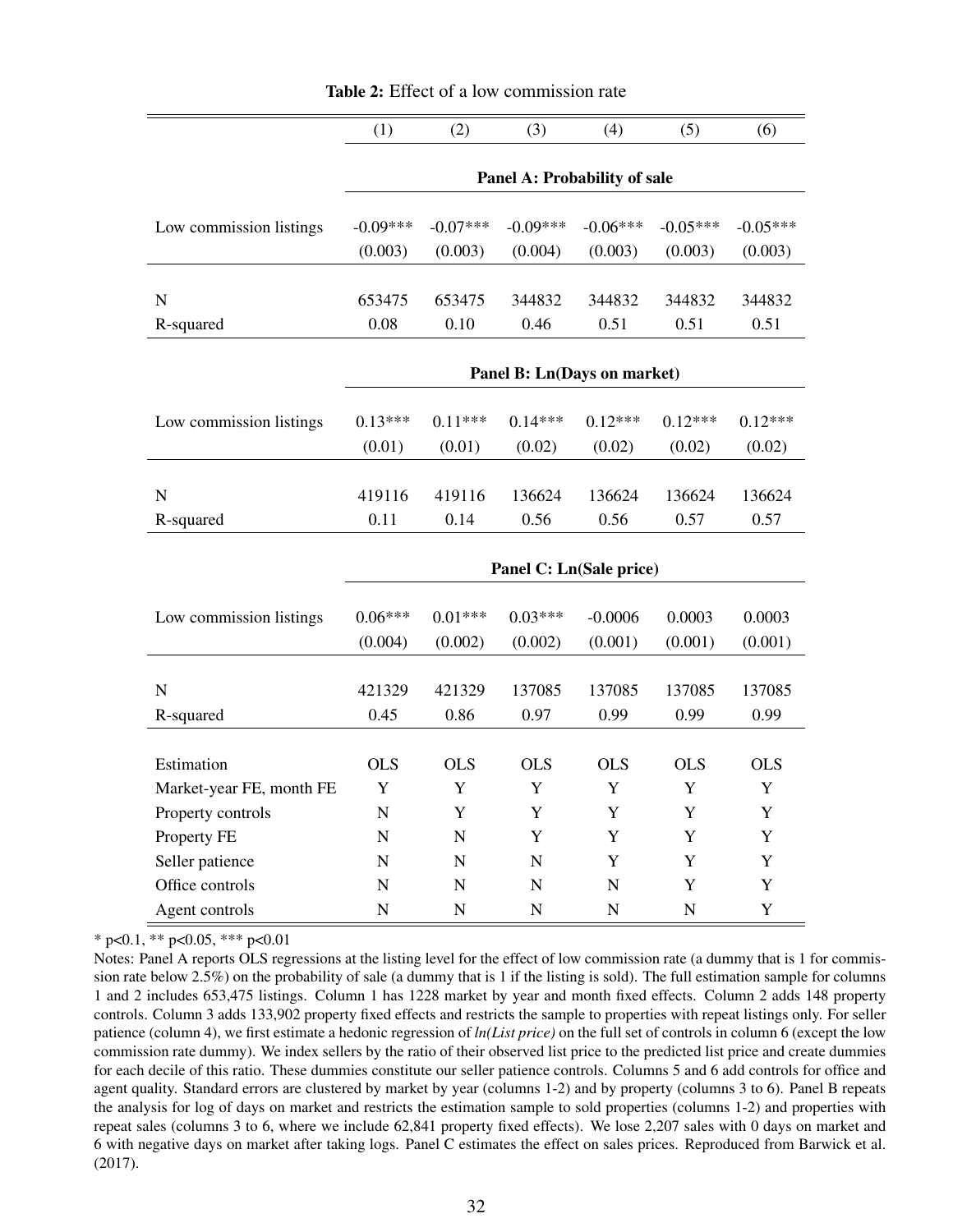| Dependent variable:       | Ln(Fraction of purchases with low commission rate) |                                  |            |            |            |
|---------------------------|----------------------------------------------------|----------------------------------|------------|------------|------------|
|                           | (1)                                                | (2)                              | (3)        | (4)        | (5)        |
|                           |                                                    | <b>Panel A: Dominant offices</b> |            |            |            |
| ln(Shares), lagged 1 year | $-0.14***$                                         | $-0.14***$                       | $-0.14***$ | $-0.10***$ | $-0.04***$ |
|                           | (0.01)                                             | (0.01)                           | (0.01)     | (0.01)     | (0.01)     |
| N                         | 10352                                              | 10352                            | 10352      | 10352      | 10352      |
| R-squared                 | 0.65                                               | 0.66                             | 0.66       | 0.69       | 0.81       |
|                           | <b>Panel B: Dominant agents</b>                    |                                  |            |            |            |
| ln(Shares), lagged 1 year | $-0.12***$                                         | $-0.13***$                       | $-0.13***$ | $-0.13***$ | $-0.02***$ |
|                           | (0.01)                                             | (0.01)                           | (0.01)     | (0.01)     | (0.01)     |
| N                         | 33,317                                             | 32,946                           | 32,844     | 32,844     | 32,844     |
| R-squared                 | 0.43                                               | 0.44                             | 0.44       | 0.47       | 0.72       |
|                           |                                                    |                                  |            |            |            |
| Market-year FE            | Y                                                  | Y                                | Y          | Y          | Y          |
| Office/Agent controls     | N                                                  | Y                                | Y          | Y          | Y          |
| Portfolio controls        | N                                                  | N                                | Y          | Y          | Y          |
| Chain FE                  | N                                                  | N                                | N          | Y          | Y          |
| Office/Agent FE           | N                                                  | N                                | N          | N          | Y          |

<span id="page-33-0"></span>Table 3: Propensity of dominant offices and agents to purchase low commission listings

Notes: Panel A reports OLS regressions at the office-year level for the relationship between an office's lagged market share and the fraction of its purchases that are low commission rate listings. The dependent variable is ln(Fraction of purchases in an office-year that have low commission rates). The main regressor is the log of the one-year lagged market share of an office, defined using its listing commission revenues in a year. Each office is assigned to one primary market in each year. The sample includes all offices with five or more average annual number of listings. Office controls (lagged a year) include the fraction of listings that are sold, average days on market for sold listings, fraction of agents who are the top ten percent highest performing agents, an entrant dummy (1 if the office appears in 1999 or later), age of the firm interacted with the entrant dummy, and 1 if the office location is in our list of cities. Portfolio controls (lagged a year) include the fraction of listings that are condominiums, the fraction that are single family, average square footage, number of bedrooms, number of bathrooms, listing price, age of the property, averaged among an office's listings in a year. There are 171 chain fixed effects. The last column controls for 1852 office fixed effects. Standard errors are clustered at the office level. Panel B repeats the analysis at the agent-year level. Each agent is assigned to one primary market in each year. The sample includes all active agents (whose average annual number of listings is above the median). Agent controls (lagged a year) include the fraction of listings that are sold, an entrant dummy (1 if the agent appears in 1999 or later), experience of the agent interacted with the entrant dummy. The last column controls for 10,300 agent fixed effects. Panel A is reproduced from Barwick et al. (2017).